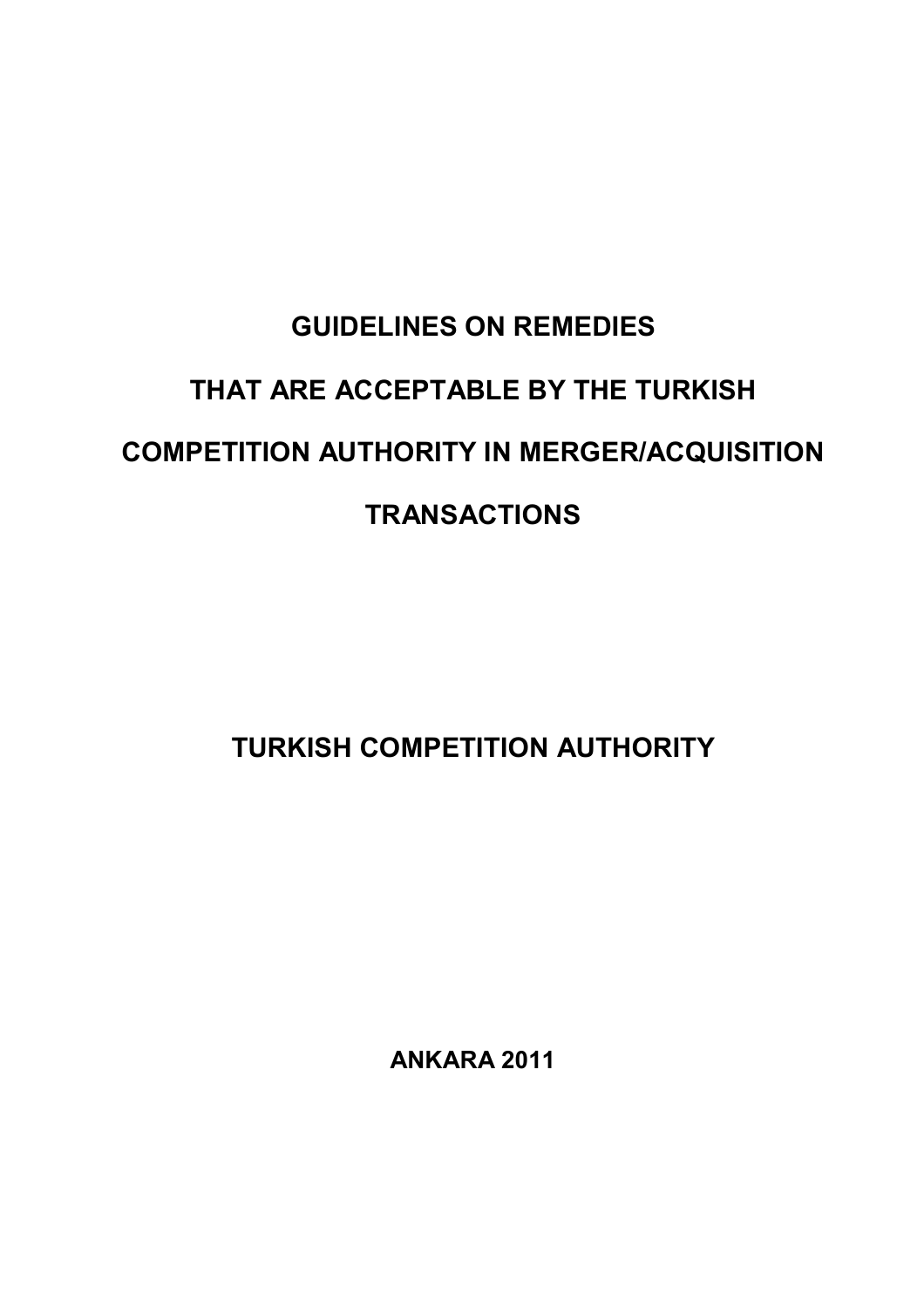# **TABLE OF CONTENTS**

| 1.3. Requirements Concerning Implementation in a Divestiture12 |  |
|----------------------------------------------------------------|--|
|                                                                |  |
|                                                                |  |
|                                                                |  |
|                                                                |  |
|                                                                |  |
|                                                                |  |
|                                                                |  |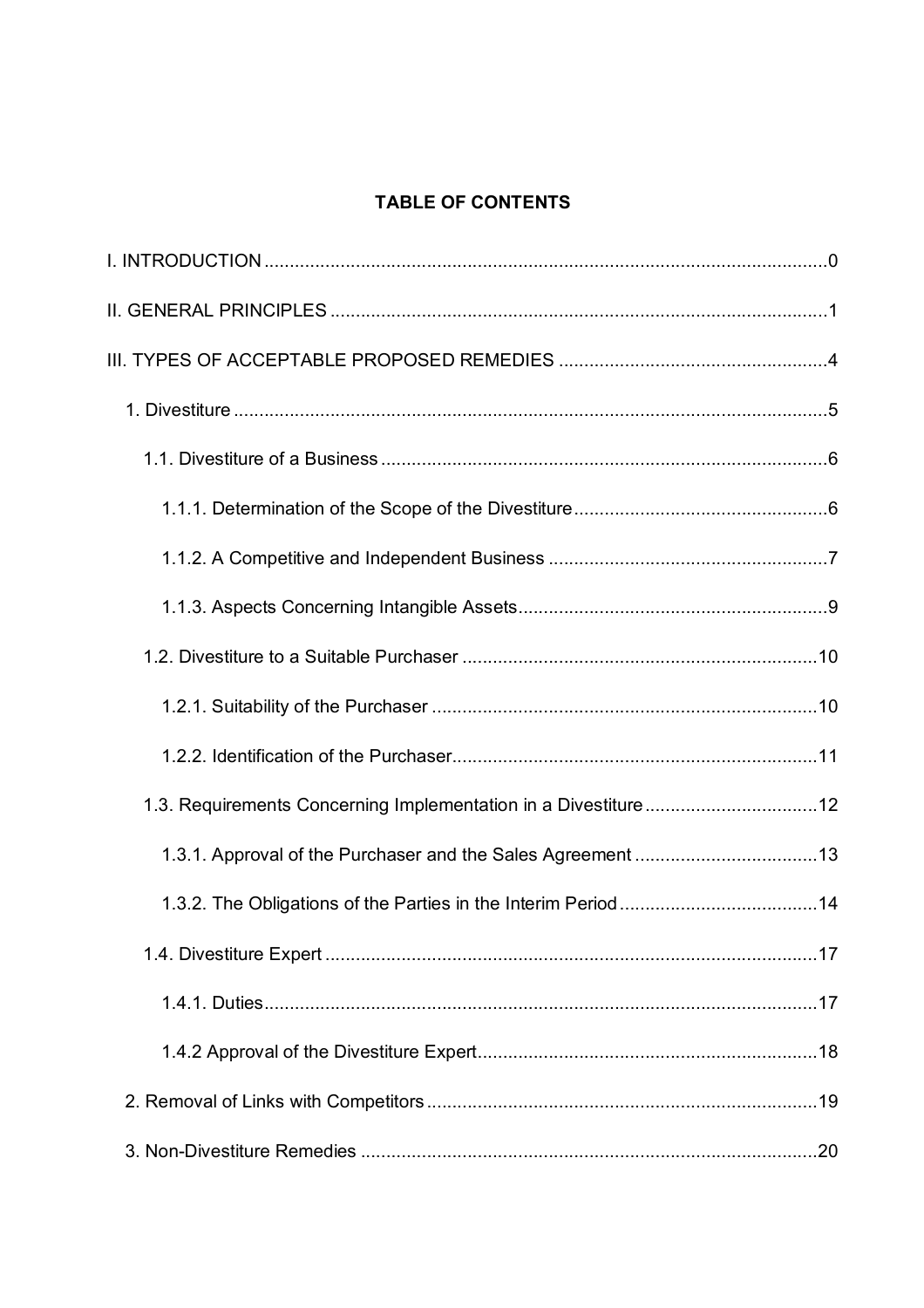| 3.1.2. Remedies involving change of long term exclusive agreements |  |
|--------------------------------------------------------------------|--|
|                                                                    |  |
|                                                                    |  |
|                                                                    |  |
|                                                                    |  |
|                                                                    |  |
|                                                                    |  |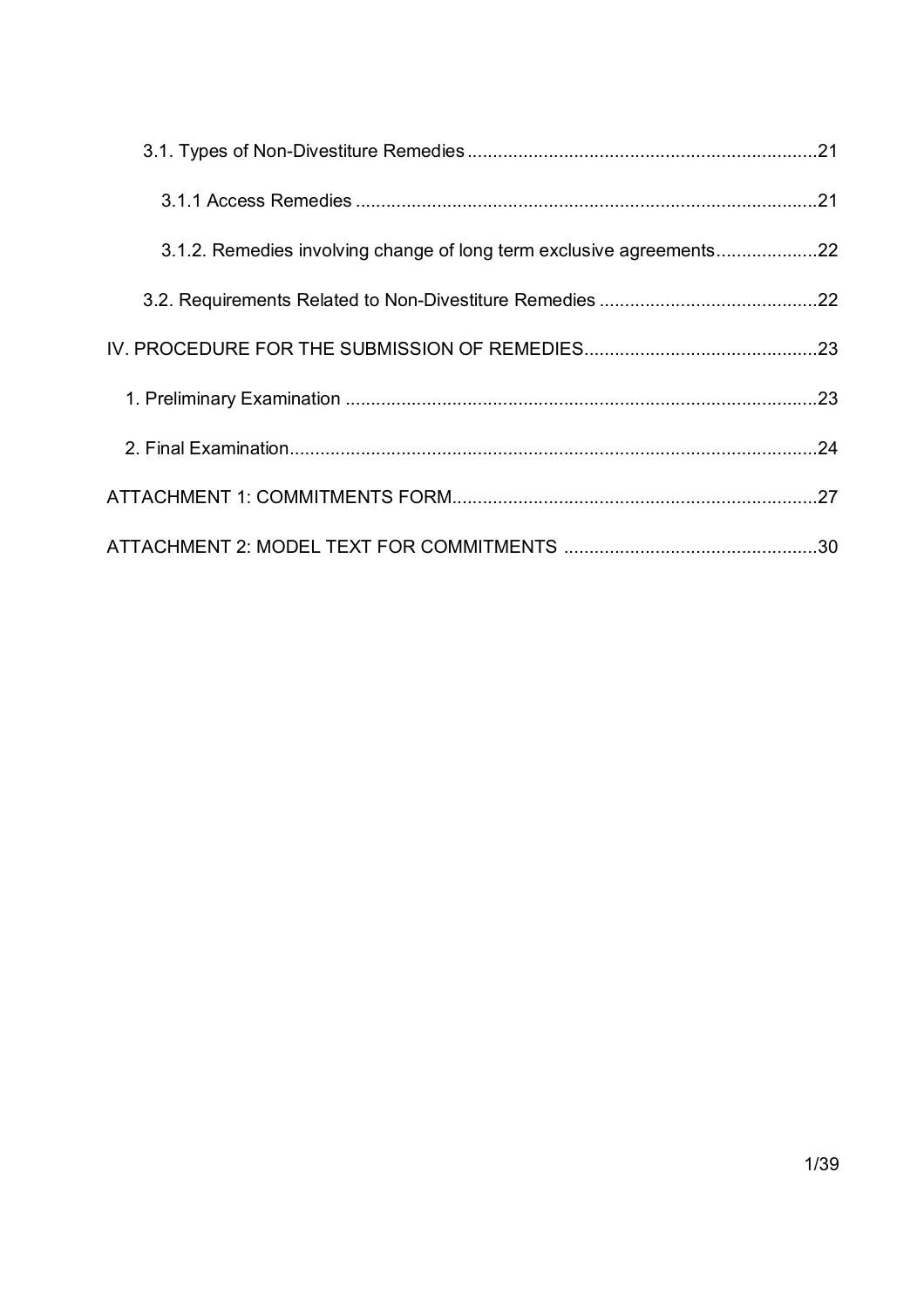#### **I. INTRODUCTION**

-

**(1)** Article 7 of the Act No. 4054 on the Protection of Competition (the Act) prohibits those mergers and acquisitions that would result in significant lessening of competition through creating or strengthening a dominant position and empowers the Competition Board (the Board) to issue a Communiqué to determine which merger and acquisition transactions require to be notified to and authorized by the Board in order to gain legal validity.

(2) In some cases competition problems that arise in certain concentration<sup>1</sup> transactions notified to the Turkish Competition Authority (the Authority) and that cause the notified transaction to fall in the scope of the prohibition under Article 7 of the Act can possibly be eliminated subsequent to certain corrections or changes to be made to the transaction concerned. Instead of prohibiting such a concentration transaction, authorizing it on condition of the fulfillment of remedies -which are to be proposed by the parties and accepted by the Authority- to address the competition problems pointed out by the Authority will ensure the protection of competition in the market together with the efficiencies likely to be obtained from the said concentration transaction.

**(3)** Article 14 of the Communiqué No. 2010/4 Concerning the Mergers and Acquisitions Calling for the Authorization of the Competition Board allows undertakings to propose remedies related to the concentration with a view to eliminating the competition problems that may arise under Article 7 of the Act and allows the Authority to impose requirements and obligations to ensure the fulfillment of such remedies.

**(4)** The purpose of this Guidelines is to provide guidance concerning remedies to be proposed by the parties to the Authority with a view to eliminating the competition problems to be caused by a transaction in case of a concentration transaction that may be prohibited under Article 7 of the Act.

**(5)** The Guidelines deals with the general principles concerning those types of remedies that are acceptable in case of concentration transactions falling in the scope of the

 $1$  The term "concentration" is used in the text to refer to mergers, acquisitions, and joint ventures that are to carry out all functions of an independent economic entity.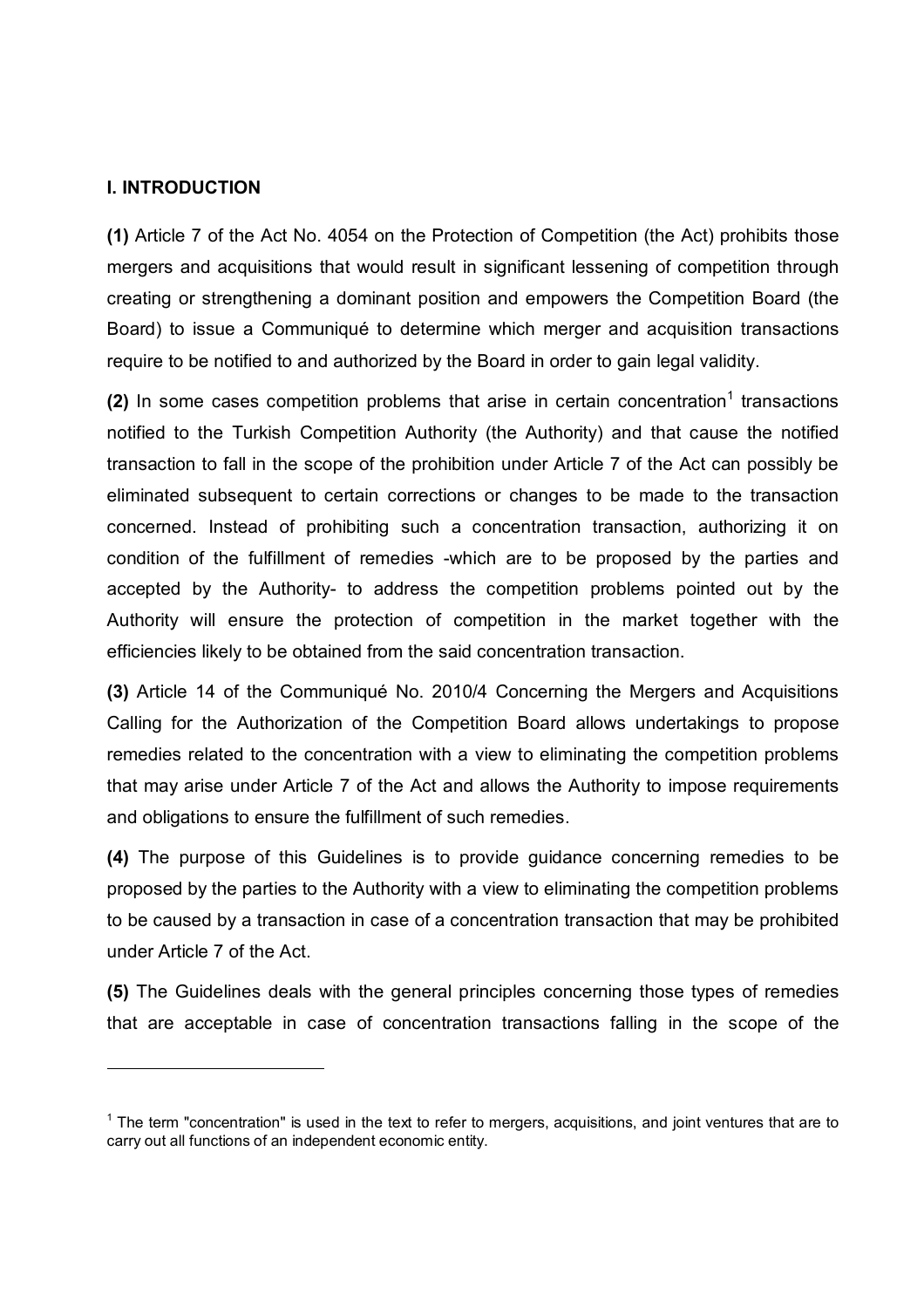prohibition under Article 7 of the Act, and the characteristics to be fulfilled by the remedies, and the main requirements and methods for the fulfillment of the remedy. However, the Board shall also take into consideration the peculiarities of the case in terms of acceptable proposed remedies and commitments in every transaction.

#### **II. GENERAL PRINCIPLES**

**(6)** If the Board has determined that there are serious concerns that a concentration transaction might constitute an infringement of Article 7 of the Act, it notifies this situation to the parties of the transaction. In order to eliminate the said concerns and obtain an authorization decision from the Board, the parties of the transaction may choose to make suitable remedy proposals to make changes to the concentration transaction. The parties to the transaction may submit their remedy proposals and attendant commitments together with the notification.

**(7)** It is the responsibility of the Board to demonstrate during an examination conducted under Article 7 that a concentration transaction may result in significant lessening of competition through creating or strengthening a dominant position in the market(s) concerned. Both during the preliminary examination and final examination stages, competition problems expected to arise in the transaction file shall be notified to the parties so as to ensure that the parties can make suitable and effective proposed remedies.

**(8)** It is within the parties' discretion whether or not to make proposals aimed at eliminating the competition problems. Although the Board made such decisions in the past, as concerns future concentration transactions, the Board - also in line with its recent practices - is no longer in a position to unilaterally impose a certain remedy as a condition to the parties and shall neither be able to unilaterally change the proposed remedies of the parties or their commitments to fulfill them. If the Board is in the opinion that the proposed remedy is insufficient, it may allow the parties to make changes to their commitments. If the commitments still do not attain the sufficiency to eliminate the competition problems, the Board may prohibit the transaction after following through the necessary procedural stages.

**(9)** In order for the Board to be able to authorize a concentration transaction conditionally within the framework of the remedy proposed, it must be sure that the competitive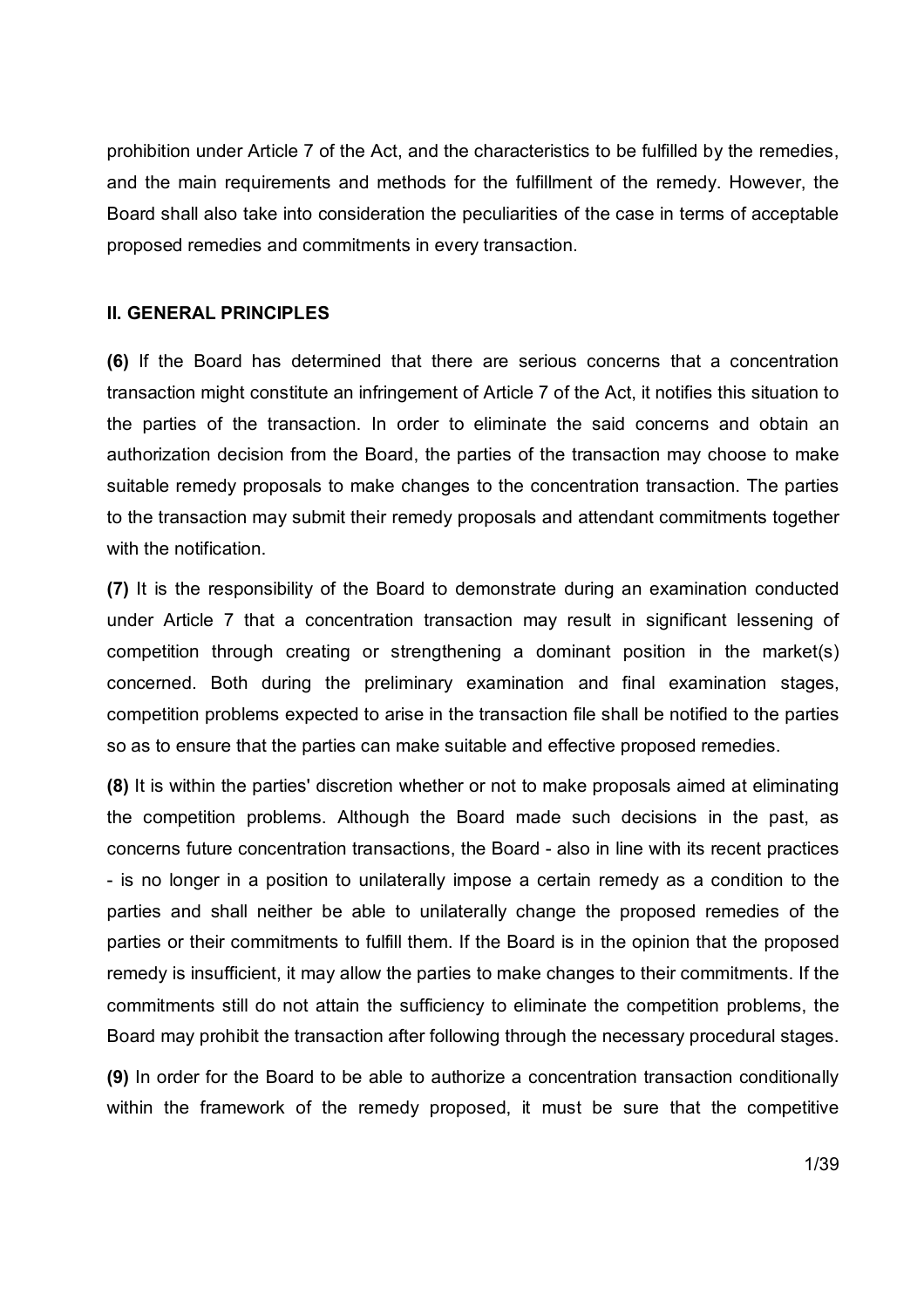concerns related to the transaction will be eliminated following the implementation of the proposed remedies. It is the parties to the transaction who hold the most comprehensive information needed to carry out a full and correct analysis of the feasibility of the commitments, or of the sufficiency of the remedies in eliminating the competitive concerns. Therefore, during the Board's examination of the proposed remedy, it is the responsibility of the parties to provide all information that is capable of showing the sufficiency of the commitment in eliminating the competitive concerns. At this juncture, as is also stated in the Commitment Form attached to the Guidelines, the parties are also required to submit, together with the proposed remedy, detailed information regarding the content of the proposed remedy, how it will be implemented and how it will eliminate the problem of significant lessening of competition. For instance, in cases of proposed remedies designed to divest a viable and competitive business<sup>2</sup>, the parties must provide detailed information as to how the divestment business operates presently and how it will survive in the future as a viable economic unit. This information shall ensure that the Board evaluates the viability, competitiveness and marketability of the divestment business by way of comparing its actual status to its status that would apply in case of the proposed remedy. As the need may be, the Board may ask for additional information within the scope of these evaluations.

**(10)** Although it is the responsibility of the parties to propose the sufficient and suitable remedies to eliminate competitive concerns and to provide relevant information, it is part of the Board's powers and duties to evaluate whether or not a concentration together with the proposed remedy causes an infringement of Article 7 of the Act.

**(11)** After the commitments made by the parties are adopted with a Board decision and the transaction is authorized based on these commitments, as a matter of principle, no changes are made to these commitments.

-

 $2$  A business is an economic unit - with or without a distinct legal personality - that is in the form of one or more companies or has the capability to operate in the market by itself and that provides a product or service.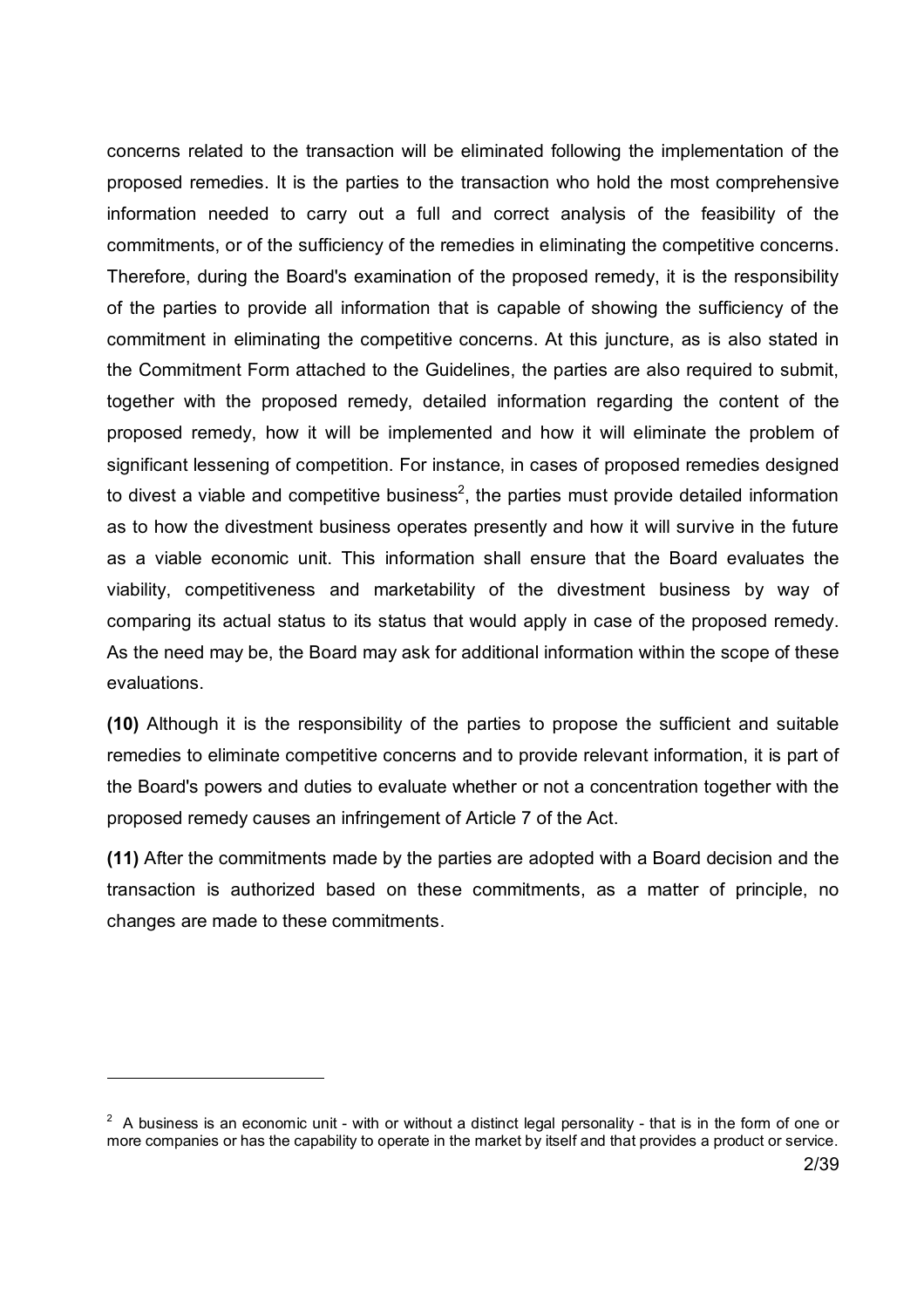## *Basic requirements for acceptable proposed remedies*

**(12)** The parties must take into consideration the following principles while submitting proposed remedies.

- If the concentration transaction does not result in the infringement of Article 7 of the Act, proposed remedies shall not be taken into account by the Board and the transaction shall be authorized without any condition.
- Proposed remedies must be drawn up as based on legal and economic principles in a manner peculiar to the filed transaction. Effective solutions must aim at the protection of the competitive structure of the market, and of the efficiencies arising from the concentration as much as possible. In this respect, if a divestiture remedy is being proposed and if the business proposed to be divested is at the same time the basis of the concentration transaction, such a remedy proposal will not be of acceptable quality.
- The main expectation from a remedy is to serve the protection of the level of competition that applied prior to the transaction. Therefore, the remedy is not expected to make the market more competitive.
- The remedy must protect competition not the competitors.
- The conditions of the remedy must be clear and feasible.

**(13)** The Board shall accept only those proposed remedies that have been revealed to be sufficient in eliminating the problem of significant lessening of competition. Thus, proposed remedies must eliminate the competitive concerns related to the transaction without any room for uncertainty and in a sustainable manner and must be intelligible in every aspect. Furthermore, because market conditions may not stay the same until the implementation of the proposed remedy, proposed remedies must be capable of being implemented effectively as soon as possible.

**(14)** In determining the sufficiency of the proposed remedy in eliminating competitive concerns, the Board takes into consideration - within the framework of the market conditions - all factors such as the type of remedy, its scope, market position of the parties and competitors, whether the remedy proposal is capable of being implemented by the parties fully and timely in an effective manner. The Board shall evaluate whether the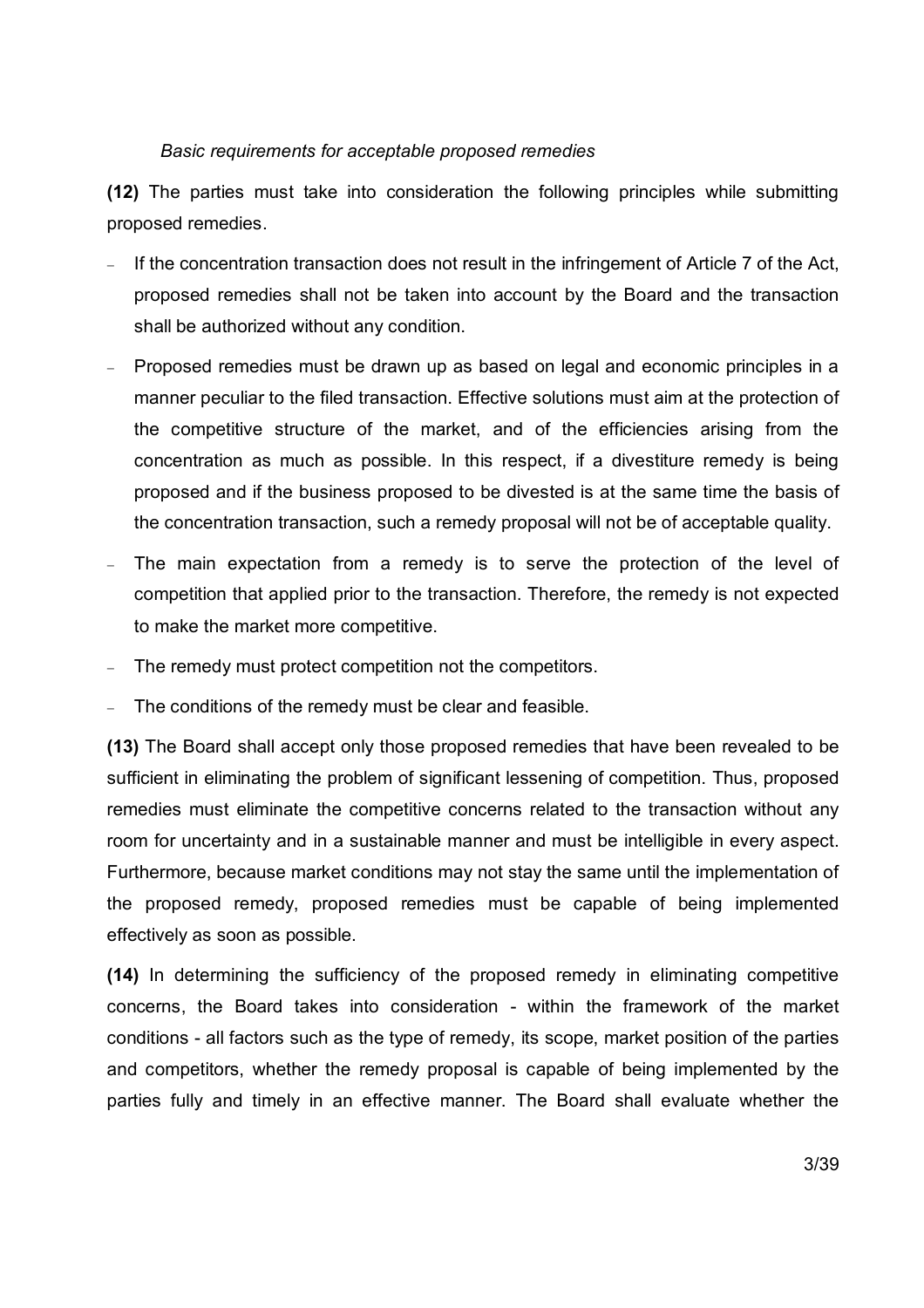proposed remedies are proportionate to the competition problems related to the transaction and whether they fulfill the main necessary conditions for an acceptable remedy and shall thus make a decision.

**(15)** The feasibility of the proposed remedies may be affected by risks such as the method of divestiture envisaged by the parties, third party rights on the asset to be divested, difficulty of finding a suitable purchaser or devaluation of the assets during the period up to the fulfillment of the remedy. In this framework, it is the responsibility of the parties to rule out such type of uncertainties while submitting the proposed remedy.

**(16)** In order for proposed remedies to be in compliance with the aforementioned basic requirements, they need to be implemented effectively and this implementation needs to be supervisable. Once the divestiture remedy is implemented, it does not require supervision in order for it to be effective. However, long-term and effective supervision mechanisms are required for other types of remedies in order to prevent the parties from reducing or ruling out the efficiency thereof in eliminating the competitive concerns. Because the binding nature of the proposed remedy would be lost *de facto* in the absence of effective supervision mechanisms, the proposed remedy will go no further than expressing the intent of the parties. In this case, because it will not be possible to detect that the parties do not comply with their commitments, the concentration transaction - having been rendered illegal - will become unsanctionable.

**(17)** Transactions shall not be authorized to the extent that they depend on proposed remedies for which feasibility and sufficiency in eliminating competitive concerns can not be decisively determined by the Board due to their scope and complicated nature. The Board may reject such proposed remedies particularly on grounds that they may not be effectively supervised and that lack of supervision would reduce the effectiveness of the proposed remedy in eliminating the competitive concerns.

#### **III. TYPES OF ACCEPTABLE PROPOSED REMEDIES**

**(18)** Proposed remedies aimed at eliminating competition problems created by a concentration transaction may be structural or behavioral. Proposed structural remedies generally involve the divestiture of a certain business, while proposed behavioral remedies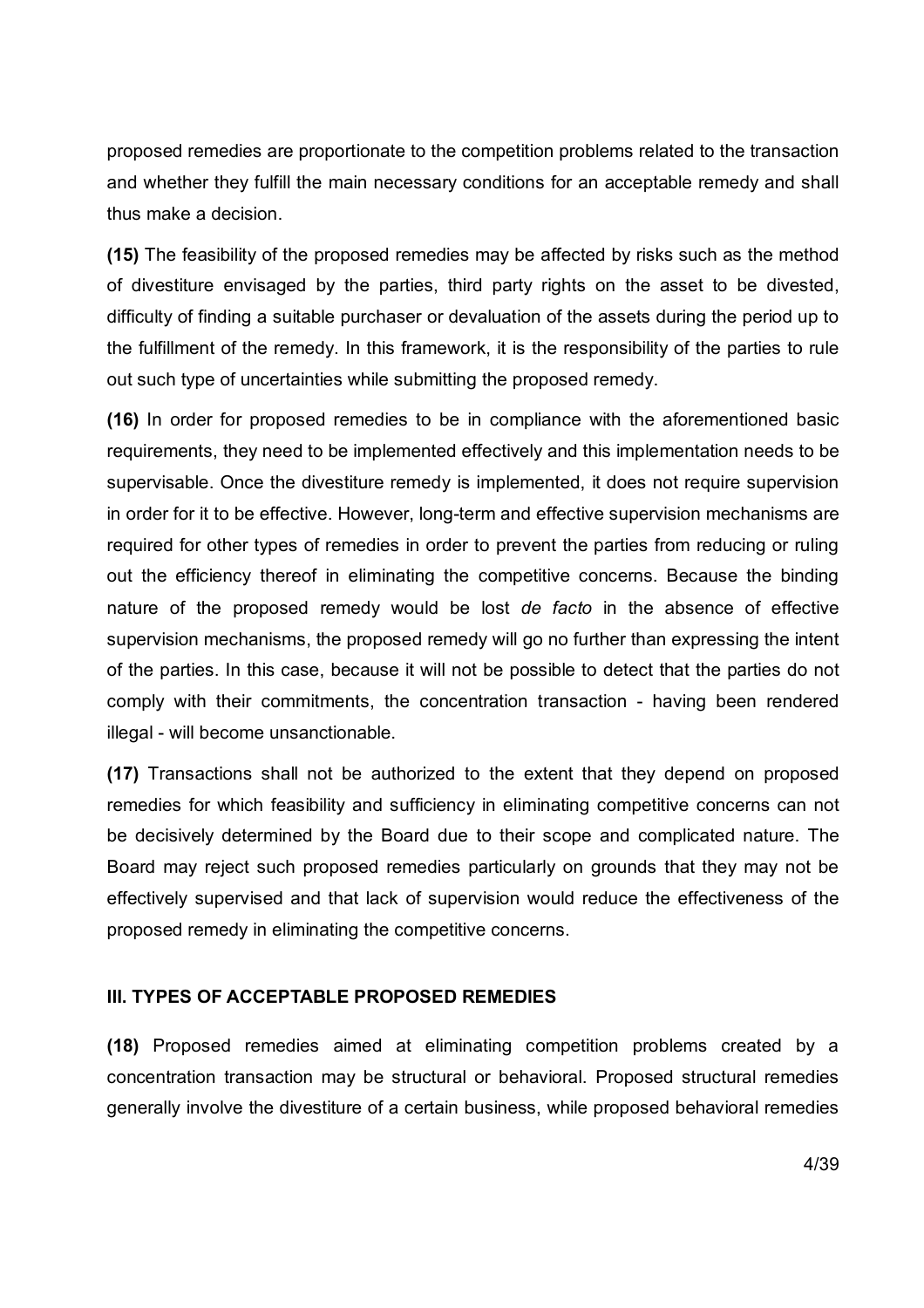involve the arrangement of the future market behaviors of the parties. The main purpose of proposed remedies is to protect the competitive structure that existed in the market prior to the transaction. Therefore, due to their characteristics of bringing about a sustainable result in the short term in terms of eliminating competition problems and not requiring supervision after being implemented, structural remedies - particularly those causing structural changes in the market such as the divestiture of a business - more properly fit within the purpose expected from proposed remedies. However, it is not disregarded that proposed behavioral remedies such as ensuring access to important infrastructure and raw material in a non-discriminatory manner are also likely to solve competition problems caused by a transaction. Therefore, whether or not a proposed remedy eliminates competition problems is evaluated on a case-by-case basis in accordance with the requirements of the case.

**(19)** Proposed remedies in the form of divestiture of a business are the most effective way in eliminating competition problems. If proposed behavioral remedies are capable of attaining a level of efficiency similar to that of structural remedies in eliminating competition problems and in cases where an equally effective structural remedy cannot be found, they may be accepted. However, proposed behavioral remedies shall be accepted only in exceptional cases due to certain negative characteristics they have such as the difficulty of monitoring the behaviors of undertakings, the likelihood of acting contrary to the gist of the remedy in a way not infringing on the written commitments, and possible prevention of behaviors that may in fact be pro-competitive. However, in any case, making fully sure that the proposed remedy is functional by way of establishing an effective implementation and supervision system is a preliminary condition for the acceptability of behavioral proposed remedies.

# **1. Divestiture**

**(20)** If a concentration transaction is likely to result in significant lessening of competition in the market through creating or strengthening a dominant position, the most effective way of protecting competition in the market without resorting to the prohibition of the transaction concerned, is to create the conditions to give rise to a new competitor or to strengthen the existing competitors through the divestiture of a business.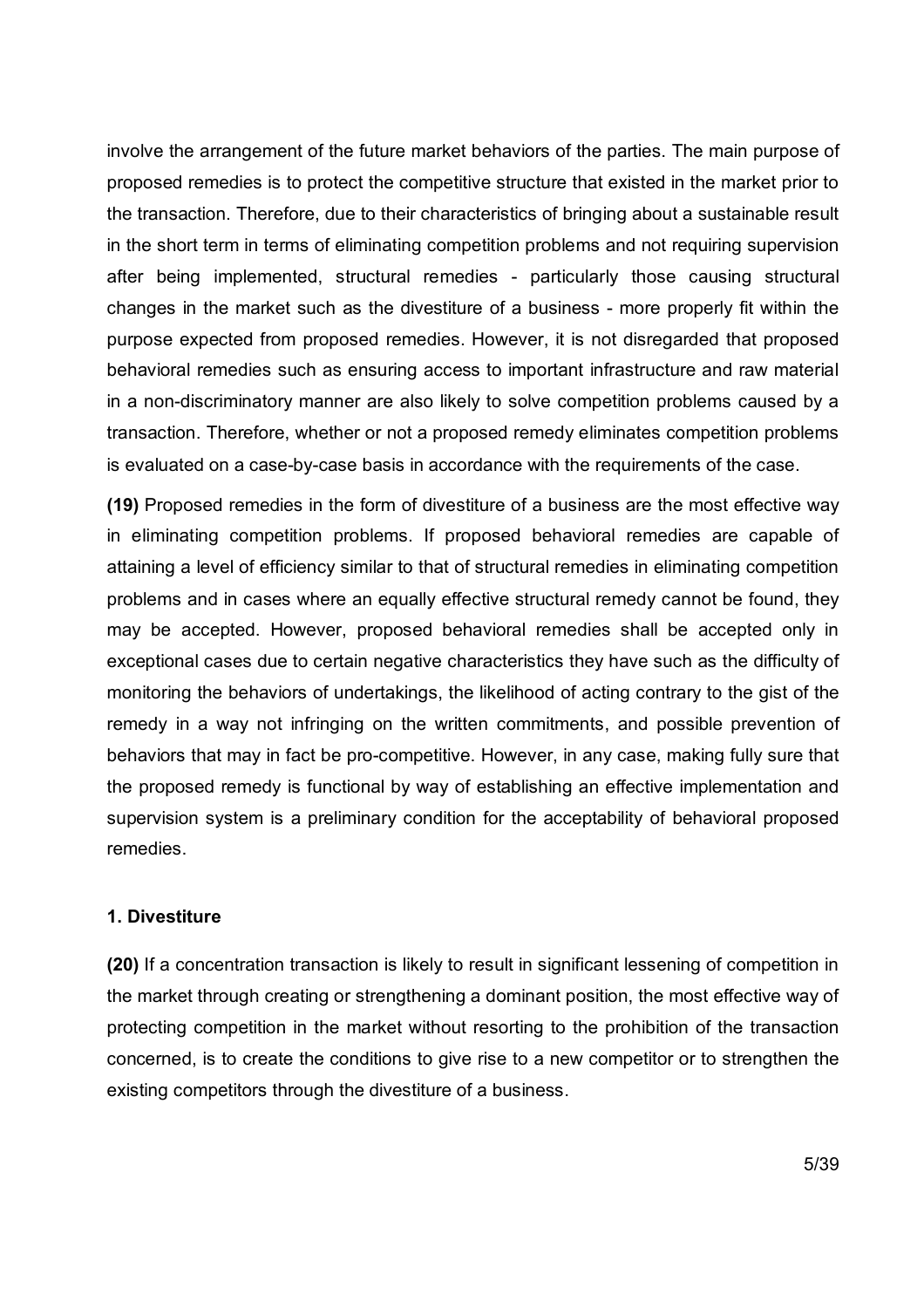# **1.1. Divestiture of a Business**

**(21)** In order to make sure that the divestment business is able in the long term to compete effectively with the undertaking that is party to the transaction, it has to be viable. In this respect, the divestment business must be independent from the parties such that it shall not require cooperation in the supply of inputs or similar matters, except for during the transition period.

# **1.1.1. Determination of the Scope of the Divestiture**

**(22)** Divestiture of a viable and competitive business can be realized in two different ways. First one is the divestiture of a whole business for which there is no doubt as to the viability and competitiveness in the market by itself. The other method is the formation of a new business that is viable and competitive by itself, through the combination of certain assets and/or divestiture of some of the existing ones. In order for a business to be viable and thus for an effective competitor to be created in the market, it may be necessary to include in the scope of the divestment business certain operations in markets where no competitive concerns exist.

**(23)** For an effective divestiture, firstly, the scope of the divestment business must be defined in a precise and detailed manner. This definition must include all tangible (such as production, distribution, sales and marketing components) and intangible (such as patent, trademark and license) assets; staff; supply, sales, leasing, financing agreements; customer lists; service agreements concluded with third parties; permits from public authorities and all similar components.

**(24)** In the formation of a new business, assets and staff that are also used in the other operations of the undertaking yet that overlap with the area of the divestment business and are necessary for this business to be viable in a competitive way, must also be included in the scope of the divestiture where appropriate. Otherwise, the ability of the divestment business to be viable and competitive will become contestable. Therefore, the divestment business must include the staff to ensure the continuity of its activities in the market through meeting the existing indispensable needs of this business, together with the staff to carry out important functions for the continuity of the competitive power such as IT staff. Assets and staff that the parties do not want to divest must be expressly stated in the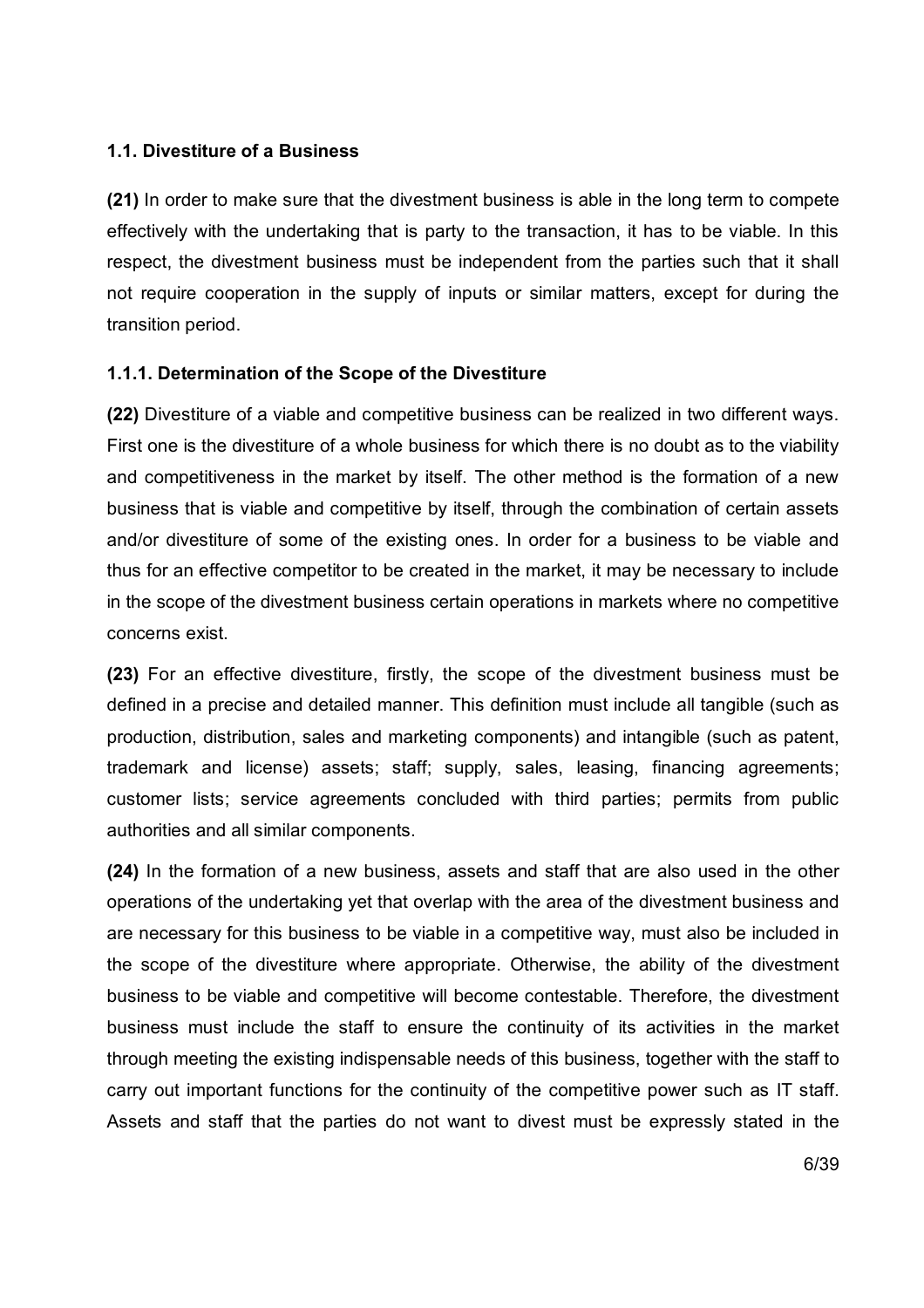remedy text. Remedies that do not envisage a staff structure capable of ensuring that the divestment business maintains its competitive activities, shall not be accepted.

**(25)** Existing supply agreements for goods and services must also be included in the definition of the divestment business. Furthermore, such a relationship between the parties to the concentration and the divestment business may be necessary for the business to protect its viability and competitiveness in the short run. Yet, these agreements are accepted only if they do not pose any threat to the economic independence of the divestment business.

**(26)** Because the divestment business needs to be viable by itself, financial resources of a possible purchaser are not taken into account in the determination of a remedy. However, if a sales agreement was concluded with the purchaser during the examination, the financial resources of the said purchaser shall be taken into account.

**(27)** If there is uncertainty as to whether the scope of the remedy proposal will create an effective competitor that is capable of eliminating the competitive concerns, the Board may not accept the remedy proposal since it would generally seek a more comprehensive remedy.

#### **1.1.2. A Competitive and Independent Business**

**(28)** The divestment business can be in the form of one or more companies owned by the undertaking or an economic unit that is capable of operating in the market by itself yet that does not have a legal personality. A business that has been carved out of the undertaking must be able to compete effectively with the parties in the long run when operated by a suitable purchaser. In case the parties divest a business that is not independent, the divestment business must include the minimum assets that will ensure that functions such as production and distribution are effectively carried out, so that such dependency does not negatively affect the competitive ability of a possible purchaser. Therefore, the divestiture of a business that is already active in the market by itself is the preferred acceptable remedy.

**(29)** Although normally the most suitable remedy is the divestiture of a business that is viable by itself, a remedy proposal whereby a business that is partially integrated with the business withheld by the parties or that have strong ties with it at present time may also be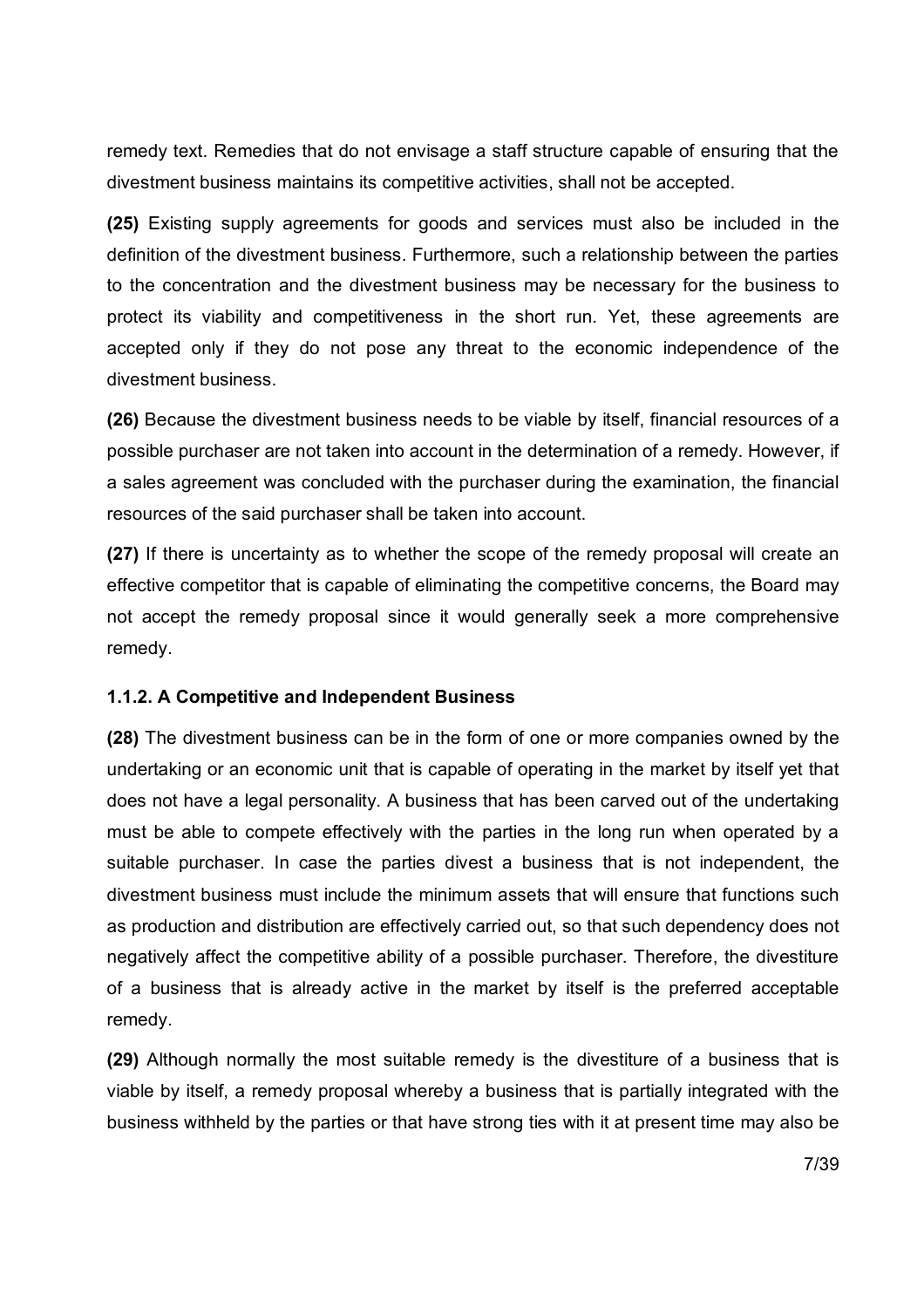accepted keeping in mind the principle of proportionality. In the event that the parties propose to form a new business through *carve-out*, namely separation from the existing entity, instead of divesting a business that is capable of competing independently in the market, whether the new business will be viable in a competitive way will be examined. If an acceptable divestiture package can be formed from the existing assets in cases where an economic unit smaller than the parties does not exist or where the necessary components for the competitiveness of the divestment business are already possessed by the purchaser or are readily obtainable from a competitive market, a carve-out divestiture may be considered as a suitable remedy. Accordingly, if the possible purchaser already has an effective distribution network, it may not be necessary to add a distribution network to the divestiture package or where the software and/or hardware products that are mandatory for operating in the market are readily obtainable from competitive markets it may not be meaningful to add these in the divestiture package. On the other hand, during the examination stage of the proposed remedies, the decision is made not by considering the assets of the possible purchasers but by examining the viability of the business proposed to be divested. Therefore, except where the purchaser is determined and submitted to the approval of the Board together with the proposed remedy, no examination will be made based on the assets of the possible purchasers.

**(30)** Under certain circumstances new components may need to be added in the scope of the divestiture package in order to ensure the competitiveness of an independent business. For instance, if it is not possible for the business to compete without the whole product portfolio being offered to the market, it may be expected for the whole product portfolio to be included in the divestiture package. The divestment business must attain competitiveness in the market concerned as soon possible. It may also be necessary for the divestiture package to include certain intangible assets in order to ensure that the purchaser competes fast and effectively.

**(31)** In certain cases, assets belonging to each of the parties may be included in the scope of the divestiture. However, since such a divestiture model may pose additional risks to the sustainability and efficiency of the business to be formed as a result of the divestiture, sufficient and convincing explanation must be provided as to the effectiveness and workability of the said model.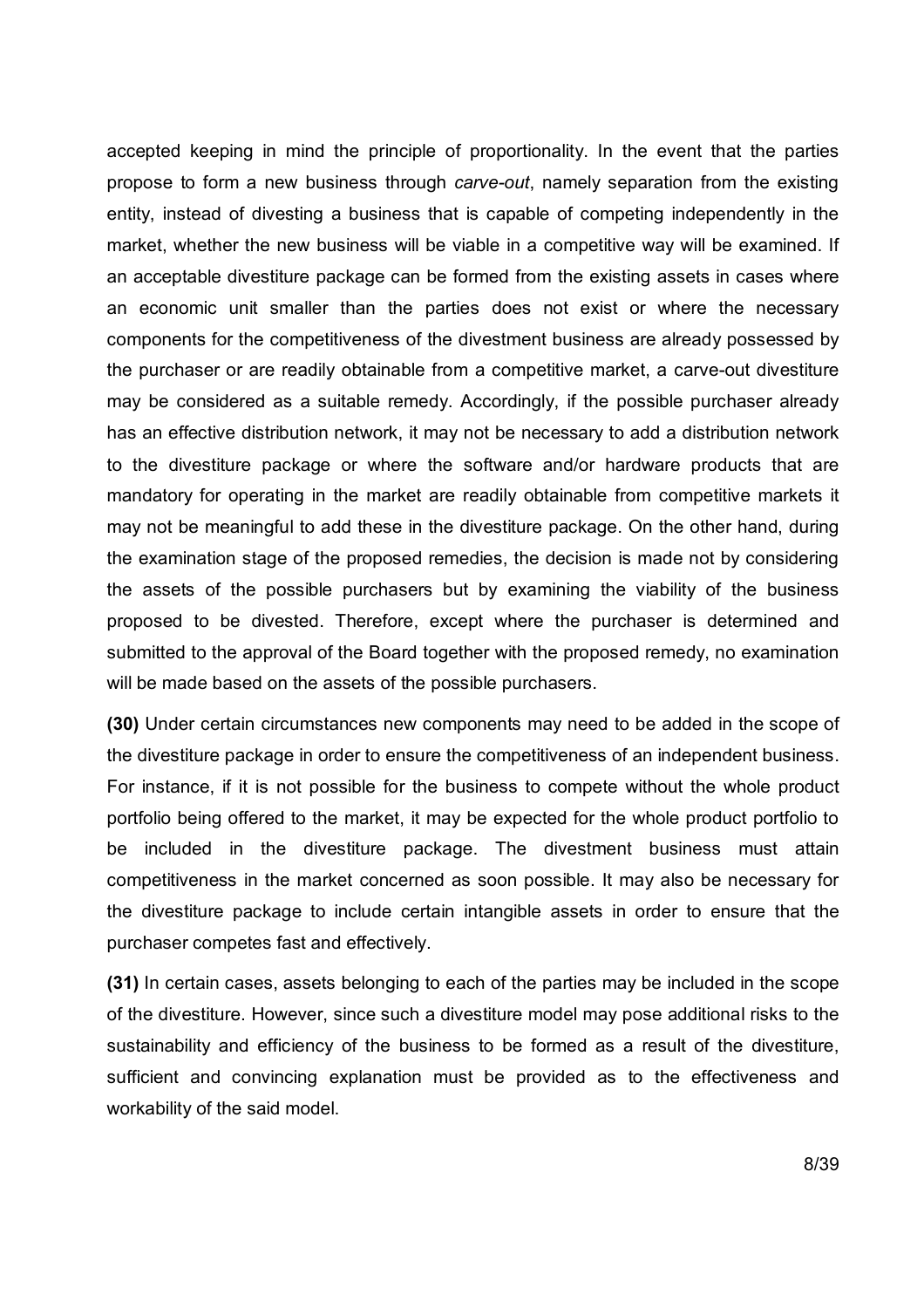#### **1.1.3. Aspects Concerning Intangible Assets**

**(32)** In cases where intangible assets are added to the divestiture package, the question arises as to whether or not the parties will be able to continue using the rights over the assets concerned. The disability of the purchaser to deprive its competitors, especially the parties from using these rights may prevent the purchaser from becoming as strong a competitor in the market as desired. Furthermore, when the purchaser is forced to share the said intangible assets, it may not be able to perform the same competitive behaviors as it would if it were to use them exclusively. Therefore, the parties shall be asked to waive from all of the rights relating to the intangible assets included in the divestiture package. For instance, granting a limited-time license concerning intellectual property rights falls short of eliminating the anticompetitive effects of the transaction because sometimes the licensee is not able to compete effectively with the parties following the expiry of the license period. Furthermore, due to the fact that a license - because it requires an ongoing relationship between the two parties - allows the licensor to affect the behaviors of the licensee in the market and conflict arises between the licensee and the licensor with regard to the scope and conditions of the license, proposed remedies involving the granting of license concerning the rights pertaining to intangible assets instead of divesting those assets are not considered as a suitable remedy save for exceptional cases.

**(33)** On the other hand, in rare cases, the parties may be required to protect their rights relating to the intangible assets concerned in order to have the provable efficiencies. Patents relating to the production process rather than the final good can be given as example for such cases. While the sharing of a patent relating to the production process does not place the purchaser in a disadvantageous position from a competitive perspective, a patent relating to a final product may directly affect the competitive power of the purchaser.

**(34)** In exceptional cases where the competitive problems arise from a market position based on the superiority of owning a certain technology or intellectual property right, the divestiture of the said technology or intellectual property right may be considered as a suitable remedy.

**(35)** A divestiture package that includes only trademarks and relevant production and/or distribution assets may only be accepted as a suitable remedy if sufficient proof is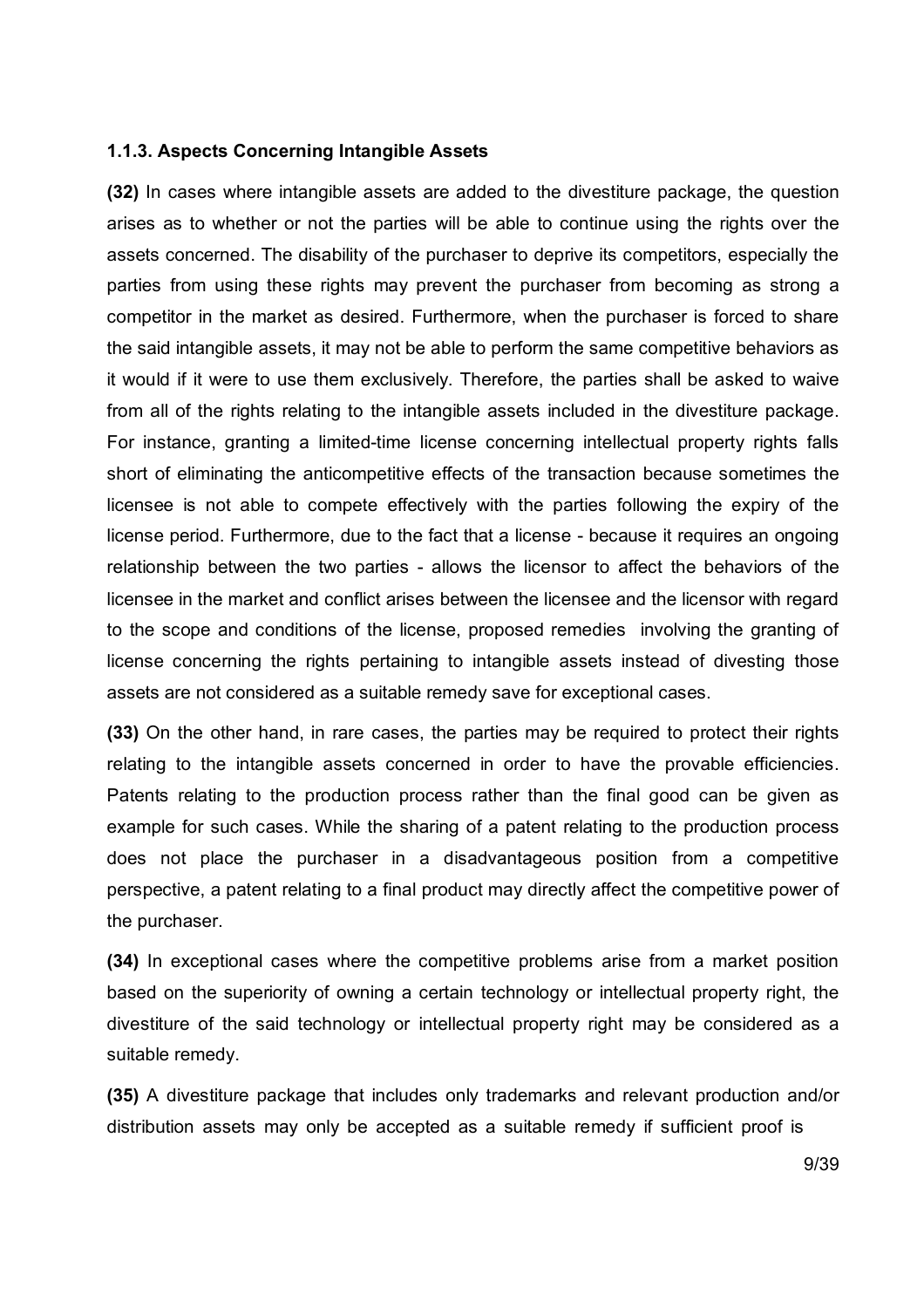adduced showing that at the hands of a suitable purchaser the said package would turn into a competitive and viable asset immediately.

# **1.2. Divestiture to a Suitable Purchaser**

**(36)** The targeted effect of the divestiture will take place only and only if the divestment business is assigned to a suitable purchaser which is capable of creating an effective competitive power in the market. To make sure that the business will be divested to a suitable purchaser, the proposed remedy must include the elements that define the suitability of the purchaser in a way to cover the following requirements as well.

**(37)** The authorization decision to be made by the Board within the framework of the commitments is also based on the presumption that a business that is viable in the market will be transferred to a suitable purchaser in a defined period of time. As concerns remedies that involve the divestiture of a business, it is the responsibility of the parties to find the suitable purchaser for the said business and to submit the said purchaser, together with an agreement to be signed with it, to the approval of the Board. Therefore, unless the parties commit that they will not carry out the transaction that is covered in the remedy with a purchaser that has not been approved by the Board, the Board shall not authorize the acquisition.

# **1.2.1. Suitability of the Purchaser**

**(38)** Approval of a possible purchaser by the Board is basically dependent on the following requirements:

- The purchaser must be independent of and unconnected to the parties.
- The purchaser must have the financial resources, business experience, and the ability to become an effective competitor in the market through the divestment business.
- The transfer transaction to be carried out with the purchaser must not cause a new competition problem. In case such a problem exists, a new remedy proposal shall not be accepted.
- The transfer to the purchaser must not cause a risk of delay in the implementation of the commitments. Therefore, the purchaser must stand capable of obtaining all the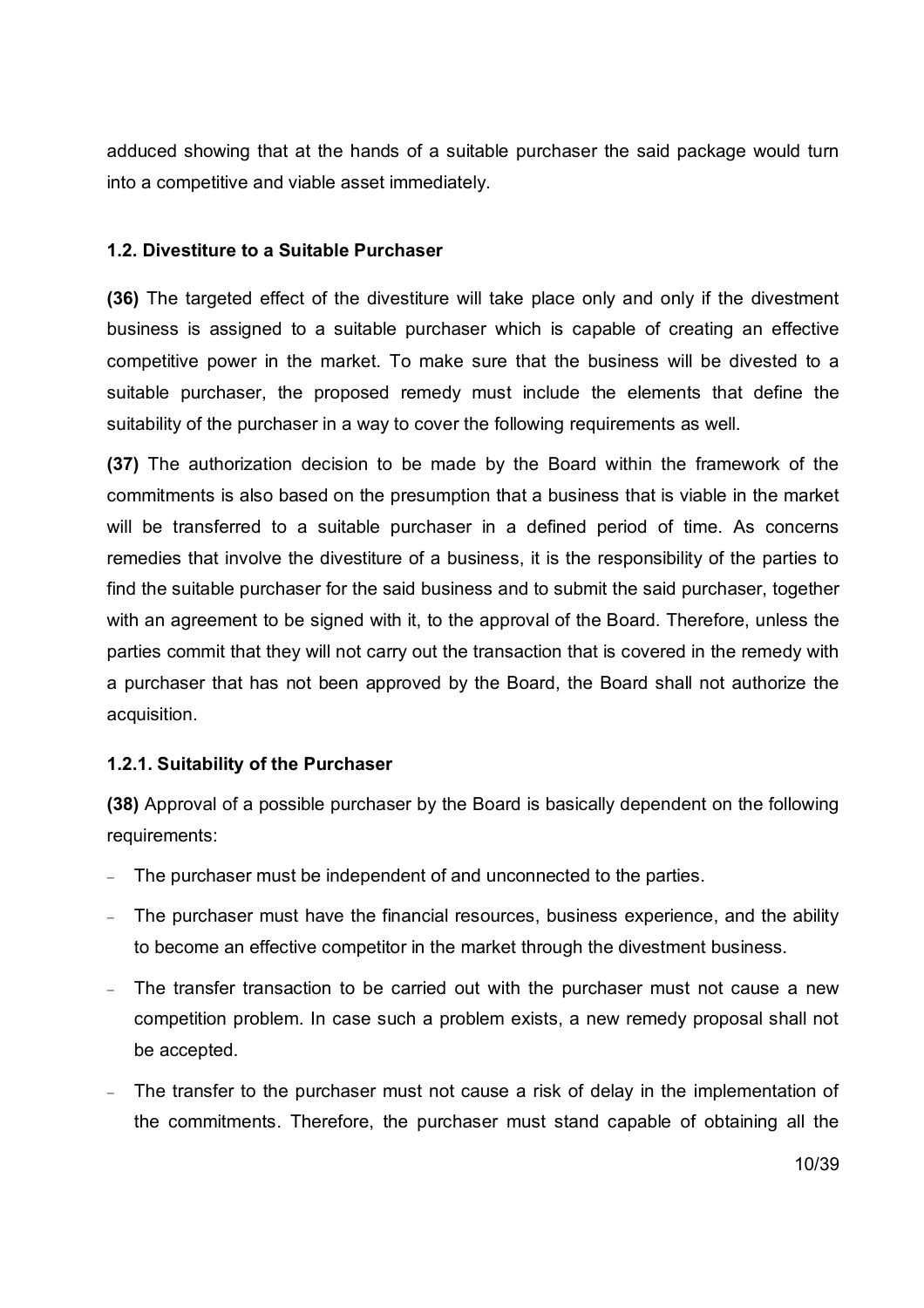necessary authorizations from the relevant regulatory authorities as concerns the transfer of the divestment business.

**(39)** The above-mentioned conditions may be revised on a case-by-case basis depending on the particularities of the situation. For instance, in some cases an obligation may be imposed such that the purchaser is not one that seeks financial investment but that is active in the sector.

# **1.2.2. Identification of the Purchaser**

**(40)** In finding a suitable purchaser for the divestment business, there are two methods that are accepted by the Board. The first method is for a purchaser fulfilling the abovementioned conditions to acquire the divestment business, within a limited period of time following the authorization decision, upon the approval of the Board. The second method is the signing of a sales contract with a suitable purchaser before the authorization decision (fix-it-first).

**(41)** Determination of the method depends on uncertainties relating to the implementation of the remedy proposal and the divestiture of the business, i.e. the nature and scope of the divestment business, the risk of the business to lose its value during the transition period up to the divestiture, the risk that a suitable purchaser may not be found.

# *Sale of the divestment business following the authorization decision*

**(42)** In this method, the parties sell the divestment business to a purchaser that fulfills the purchaser requirements following the authorization decision, within the period defined in the decision. This method may be chosen if it is foreseen that enough number of purchasers will be found for the business concerned and if no problem complicates or prevents the divestiture. If this route is followed, the Board will add a condition to the authorization decision that the purchaser must be approved.

#### *Sale of the divestment business before the authorization decision*

**(43)** This method requires the parties to determine the suitable purchaser during the examination stage and to make a sales agreement with the purchaser. The Board shall consider in its final decision collectively the transfer of the divestment business to the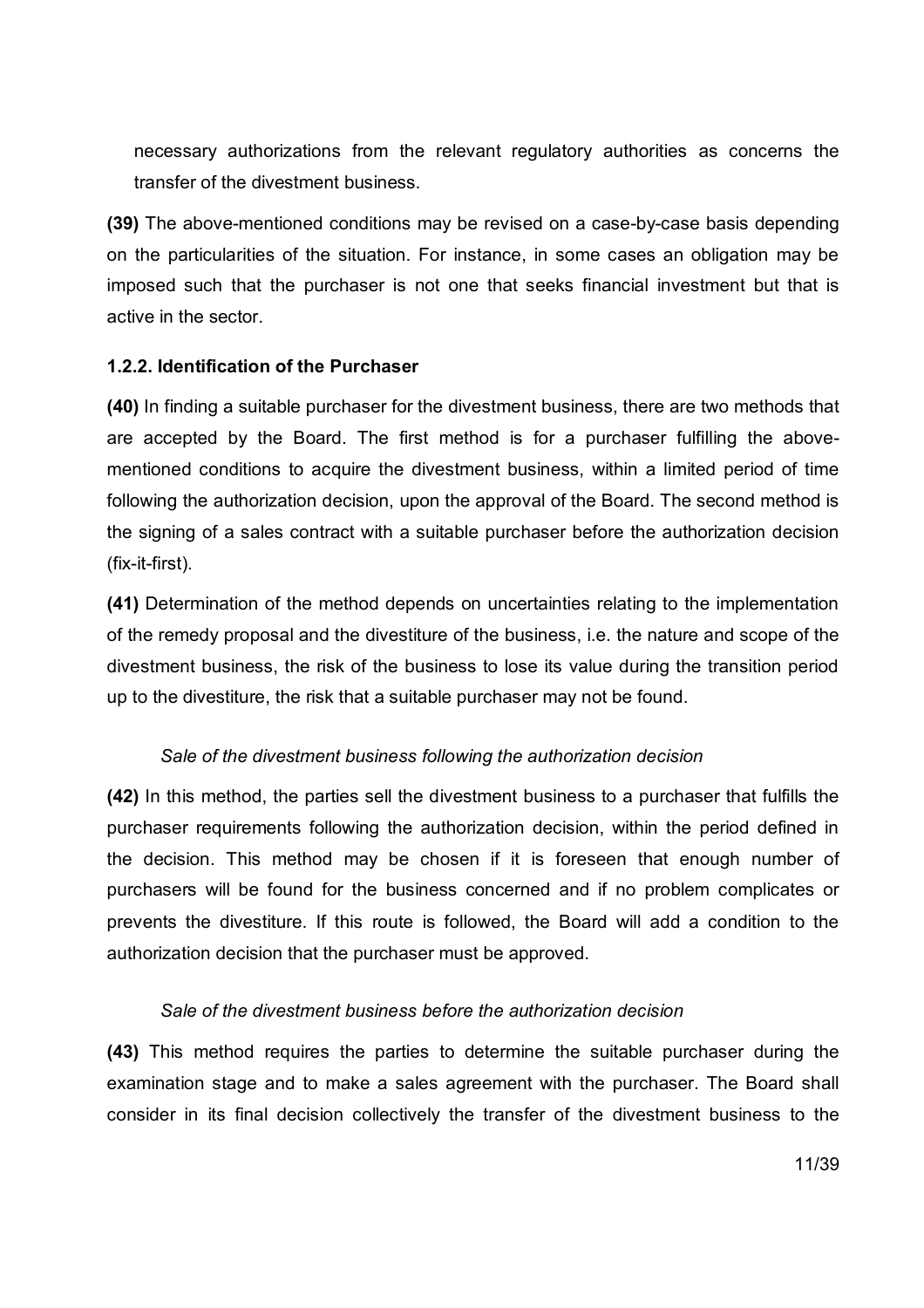purchaser specified in the sales contract, together with the concentration transaction that is the subject of the examination, and thus shall decide whether or not the remedy proposal eliminates the competitive problems in the concentration transaction. If the Board approves the concentration transaction, the sales agreement relating to the divestiture shall be put into implementation together with the concentration transaction that is the subject of the examination, without there being a need for an additional Board decision.

**(44)** If there is a small number of suitable purchasers for the divestment business due to the characteristics of the case, and especially, if the effectiveness of the proposed remedy is strictly dependent on the identity of the purchaser, this method shall be chosen. For instance, if the viability of a business that is not viable by itself can only be ensured through resources/assets owned by the purchaser or if the purchaser is required to have certain characteristics in this respect, this method will be suitable.

# **1.3. Requirements Concerning Implementation in a Divestiture**

**(45)** For the divestiture to be implemented in a timely and effective manner, there has to be certain provisions in the commitment text concerning implementation. These provisions concerning implementation make up an integral part of the remedy proposal of the parties.

**(46)** Divestiture transaction is made up of two main parts. The first part involves the finding of a suitable purchaser and concluding a binding sales agreement with this purchaser. The second part refers to the implementation of the sales agreement and thus the consummation of the divestiture, in other words the closure. The part concerning the conclusion of the sales agreement is also made up of two different periods. The first period is the one during which the parties seek out a suitable purchaser (the first divestiture period). The second period is the one during which - if the parties cannot find a suitable purchaser during the first divestiture period and fail in the divestiture of the business - the divestiture expert gains the mandate to divest the business without having regard to a minimum price (expert divestiture period).

**(47)** In order not to cause uncertainty for a long period of time as concerns the operation of the divestment business, the periods applying to the divestiture transaction must be kept as short as possible. As a matter of principle, it is suitable to devote six months to the first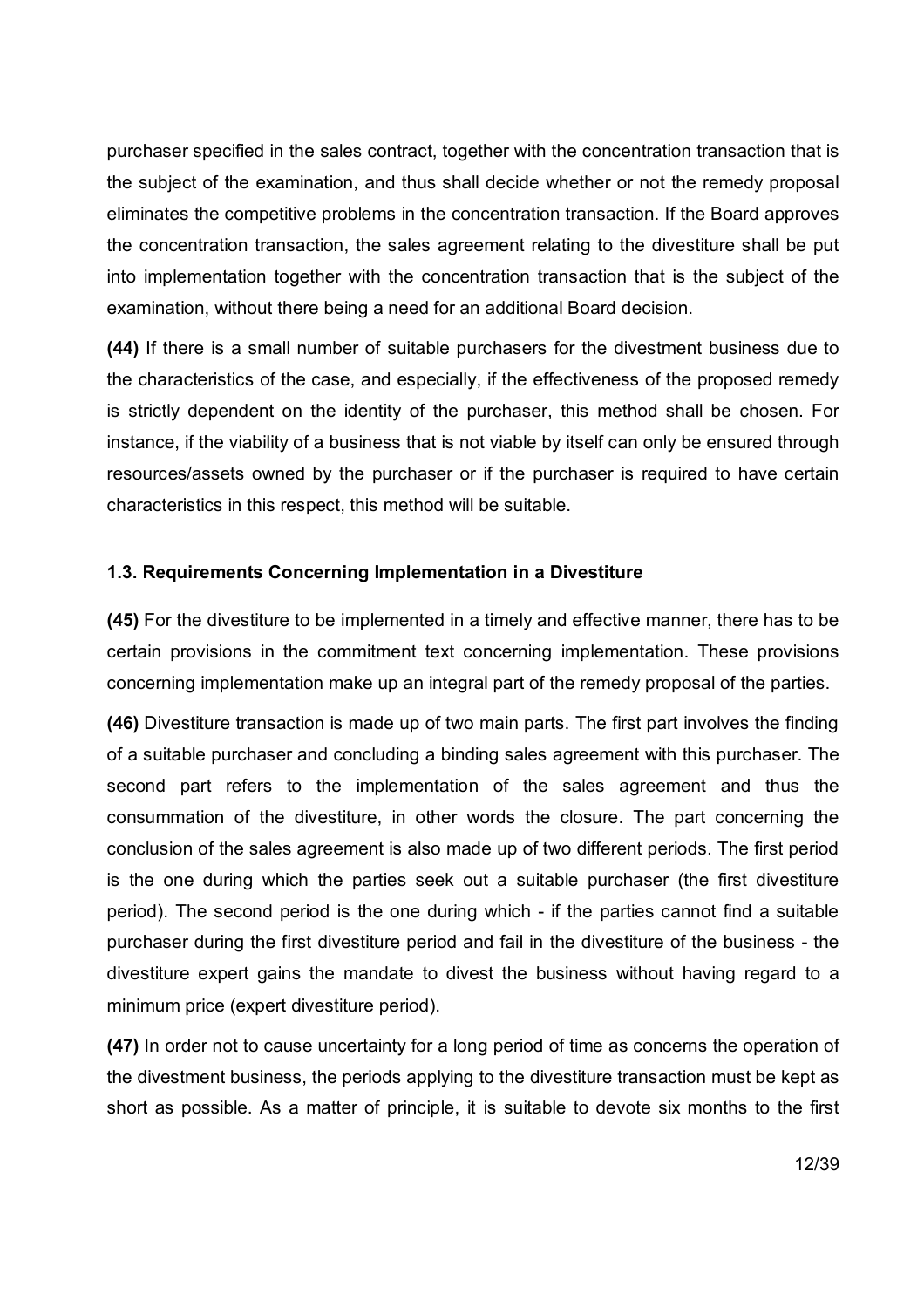divestiture period, three months to the expert divestiture period, and an additional period of three months to the closure of the transaction. In this framework, the process of divesting the business must be completed within a total of twelve months at most. It is possible to determine the above-mentioned periods on a case-by-case basis.

**(48)** The time when the periods commence shall be specified in the reasoned Board decision concerning the authorization. However, if the divestment business is part of the undertaking that is to be acquired, the Board may accept for the periods to commence on the date when the notified concentration transaction is closed. In case an application is filed with the Authority for the approval of the purchaser and the sales agreement, the periods stop running. A similar situation may also exist in cases where the power to carry out the closure is not under the control of the parties, for instance when the authorization of a public agency is being awaited. However, in cases where the commencement of the periods is being delayed based on the above-mentioned exceptions, it may be necessary to shorten the divestiture periods from the perspective of protecting the competitive power of the divestment business.

**(49)** However, it is different if a sales contract is concluded with a suitable purchaser before the authorization decision. Generally, since a binding agreement will already have been signed with a suitable purchaser while the examination is continued, a period of time needs to be allocated only for closure during the post-decision period.

#### **1.3.1. Approval of the Purchaser and the Sales Agreement**

**(50)** When a sales agreement is signed with the purchaser, the parties or the divestiture expert must file an application that is supported by appropriate grounds and documents, for the approval of the Board. The application must include sufficient explanation to the effect that the proposed purchaser fulfills the purchaser requirements and the business is being divested in accordance with the commitments. If the proposed remedies accepted by the Board provides for the selling of the separate parts of the divestiture package to different purchasers, the Board shall evaluate separately the suitability of each purchaser after which it shall examine whether the divestiture package as a whole eliminates the competition problems or not.

**(51)** The Board's evaluation of a suitable purchaser shall be based on the reasoned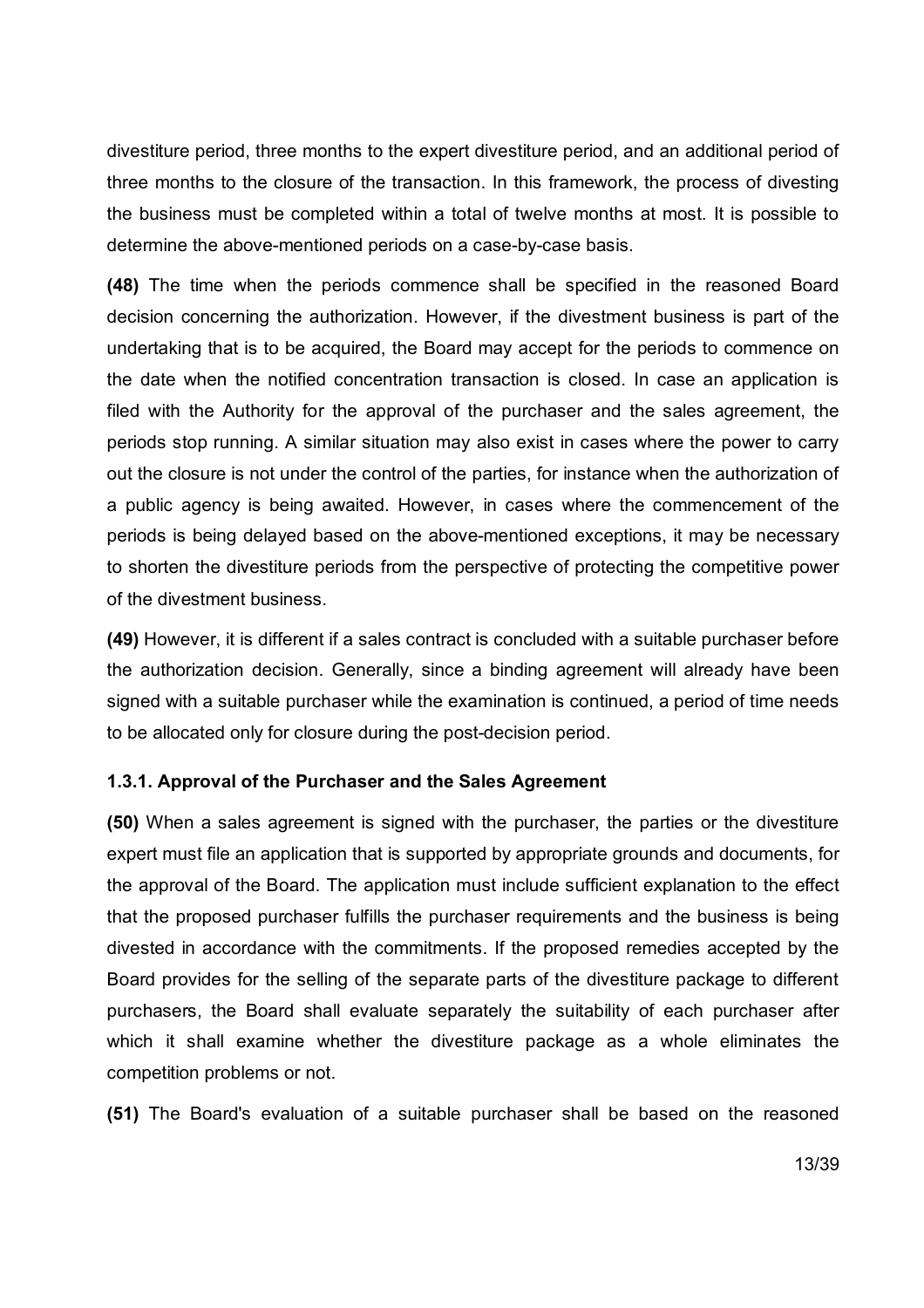proposal of the parties and the divestiture expert and the business plan of the proposed purchaser. In this framework, the Board shall also examine whether or not the purchaser's anticipations regarding the activities of the divestment business and the market dynamics are reasonable within the framework of market conditions.

**(52)** Having sufficient financial resources is essential for being deemed as a suitable purchaser. Therefore, the purchase of the divestment business must be financed by the proposed purchaser. The Board shall not accept financing of the divestiture by the parties at the seller position in any means.

**(53)** In order to find whether the proposed purchaser will create competition problems, the Board shall make its initial assessment by taking into account the information submitted at the stage of approving the purchaser. In case the transfer of the divestment business to the proposed purchaser is a concentration under the scope of the Communiqué No. 2010/4 and the sale is approved by the Board, it is deemed that the transaction is authorized without a need to notify. On the other hand, the proposed purchaser must demonstrate that it has obtained or is able to obtain the necessary approvals from other relevant agencies and institutions. In case, in the light of the information available to the Board, it is seen that realization of the divestment and obtaining the necessary approvals by the purposed purchaser might delay the divestiture, it is considered that the purchaser does not meet the purchaser requirements.

**(54)** The requirement for an approval by the Board not only covers the identity of the purchaser but also the sales agreement and any other agreements entered into between the parties and the purchaser (including transitory agreements). Within this framework, the Board examines whether the said agreements are in line with the commitments; in case it concludes that the proposed purchaser does not meet the suitable purchaser requirements as a result of the examination, it shall adopt an interim decision that the purchaser is not appropriate. Then, it is possible for the parties to suggest new purchasers within the maximum terms provided for in the commitments. Sale by the divestiture expert is subject to the Board's approval like sale by the parties.

#### **1.3.2. The Obligations of the Parties in the Interim Period**

**(55)** The parties have to fulfill certain obligations in the "interim period" between the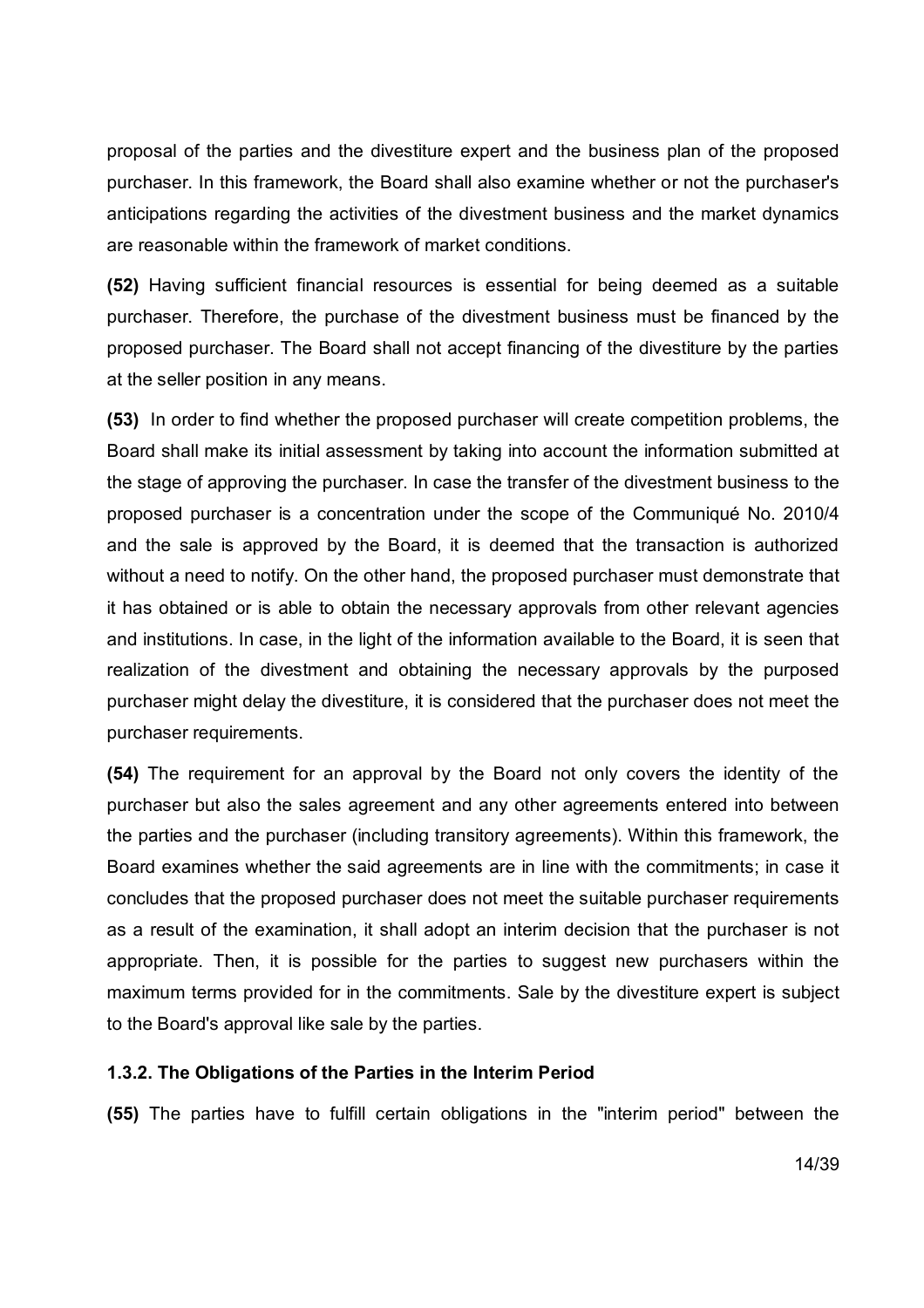conditional authorization decision and the transfer of the divestment business to the purchaser. In this context, the remedy to be proposed by the parties must include the following:

i) Steps for carve-out if required by the proposed remedy;

ii) Provisions protecting the viability of the divestment business during the interim period;

iii) Necessary steps for preparing for the divestiture of the business.

#### *Steps for a carve-out*

**(56)** As it is summarized above in paragraph 1.1.2., the objective of carve-out is to create a business that is individually viable in the market, competitive, separate from the parties and is able to be transferred to a suitable purchaser at the end of the interim period. The parties have to bear the costs and risks of such a carve-out.

**(57)** Generally, the major steps of a carve-out, assets and functions under the scope of carve-out should be determined on a case-by-case basis and carve-out should be clearly described in the commitments. In this regard, assets and personnel, which are shared by the divestment business and remaining businesses of the parties, shall be transferred to the divestment business as appropriate or some assets or functions shall be replicated in the carve-out process in order to ensure the viability and competitiveness of the divestment business. For instance, if the divestment business benefits from the general data processing services of the undertaking concerned before carve-out, it might be necessary to establish a separate unit to carry out those services under the body of the business in question after the transaction.

**(58)** The divestiture expert shall inform the Board in writing that the carve-out process has been realized in accordance with the commitments.

# *ii) Protecting the divestment business during the interim period*

**(59)** It is the parties' responsibility to protect the competitive potential of the divestment business in the interim period from the uncertainties inherent in the transfer of a business. Therefore, in order to protect the independency, economic viability, marketability and competitiveness of the divestment business in the interim period, the parties have to offer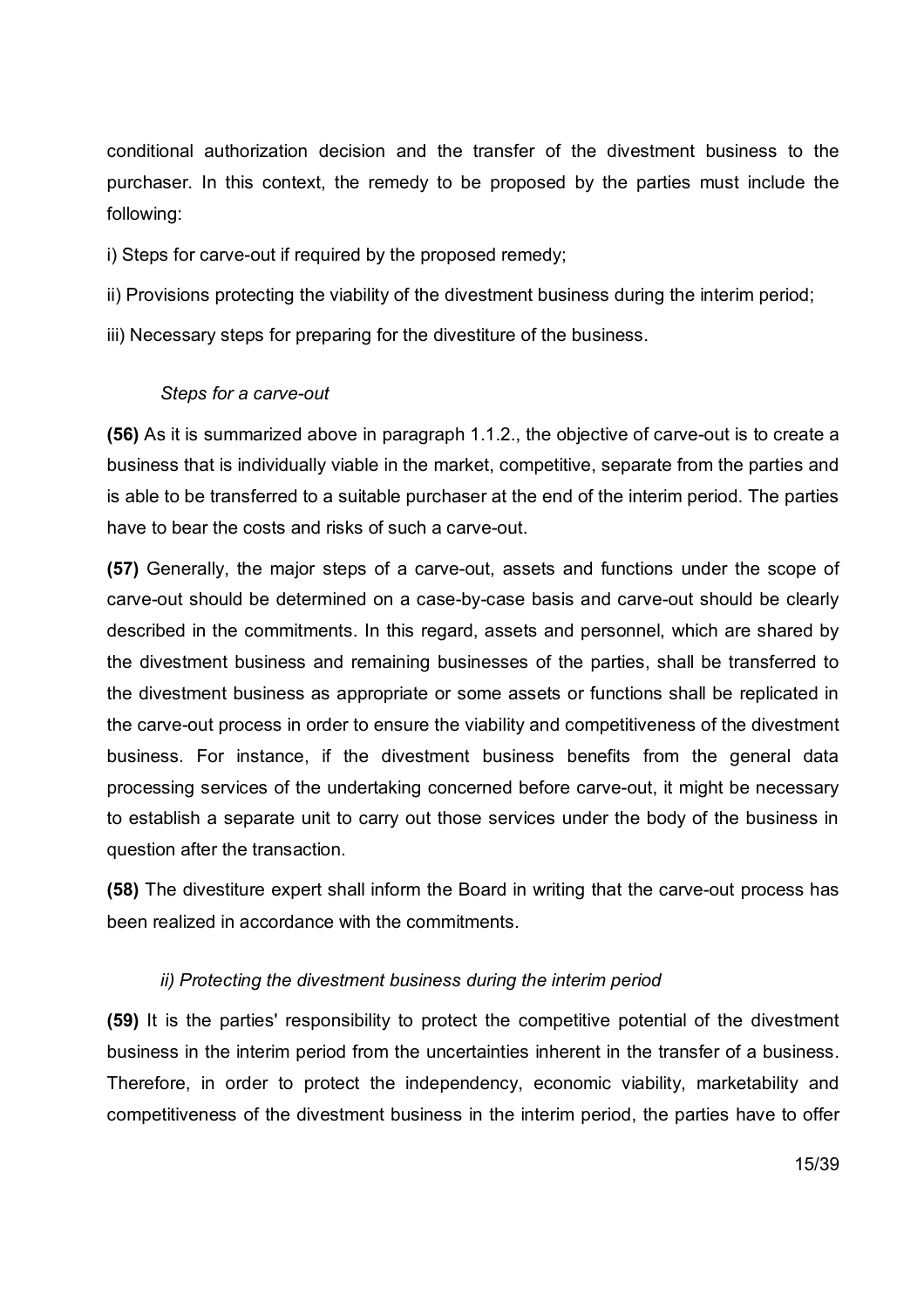relevant commitments. The said commitments must maintain economic viability, marketability and competitiveness of the divestment business separately from all of the other assets held by the parties and in this way, guarantee that the divestment business is managed in its best interest as a distinct and marketable economic value. Within this framework, the parties shall be liable for protecting all of the values of the divestment business pursuant to good business practices and avoid from any acts that may have significant adverse impact on the divestment business in the interim period. The parties must maintain the divestment business in the same market conditions as before the concentration by performing all the functions such as providing the necessary financial sources like capital or line of credit, complying with the existing business plan, and carrying out the necessary administrative and technical activities. Liability of protection shall cover especially the protection of fixed assets, know-how or other confidential information subject to intellectual property, customer base and commercial and technical competence of the employees.

**(60)** In addition, proposed remedies have to foresee that the parties shall take reasonable incentives and steps to encourage the key personnel to remain with the divestment business and they shall not solicit or move the key personnel to their remaining businesses. Moreover, the parties should ensure that their key personnel shall end their engagement with the activities of the divestment business and *vice versa*. In case the divestment business is in corporate form, it is essential that the parties shall not use their shareholder rights related to management. In some cases, the parties may be requested to replace the top executive of the divestment business during the interim period and submit this replacement for the approval of the Board. The said executive is responsible for the management of the divestment business independently from the parties during the interim period.

#### *Specific obligations of the parties concerning the divestiture process*

**(61)** Proposed remedies for the divestiture process should allow potential purchasers to carry out due diligence exercise over the divestment business, obtain sufficient information about its value, scope and commercial potential and to access directly to the personnel concerned.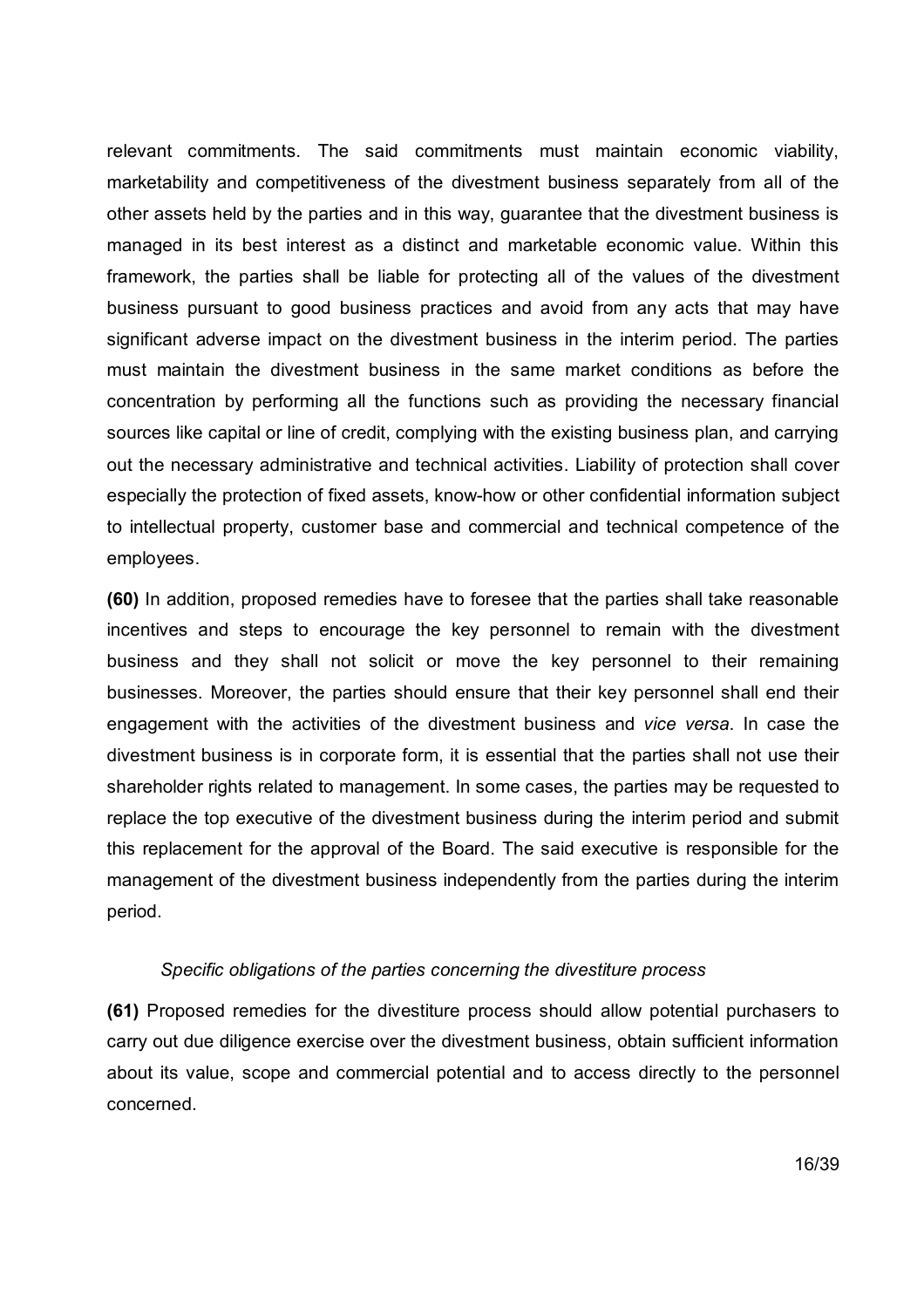**(62)** The parties and/or divestiture expert shall submit periodic reports to the Board about potential purchasers and the developments at the negotiation stage. At the end of the divestiture period, in other words at closing, parties and/or the divestiture expert shall submit a final notification to the Authority confirming that the business for which a commitment for divestiture has been made has been transferred to the purchaser approved by the Board.

# **1.4. Divestiture Expert**

#### **1.4.1. Duties**

**(63)** Since it is not possible for the Board to monitor whether the parties comply with the commitments constantly at all stages of divestiture, a divestiture expert shall be assigned to carry out monitoring practices on behalf of the Board. This assignment by the parties shall be subject to the approval of the Board. The divestiture expert shall carry out its tasks under the inspection and supervision of the Board. The parties are liable for bearing all of the costs of the divestiture expert related to the divestiture period.

**(64)** The expert oversees the protection of the divestment business independently and its transfer to a suitable purchaser according to the requirements provided for in the commitments. In this scope, the expert may suggest all of the necessary measures. However, the parties cannot give any orders or instructions to the expert without approval of the Board. The duties of the expert shall be valid from the appointment by the Board until the closing of the divestiture.

**(65)** The commitments should cover clear and comprehensive provisions identifying the duties and powers of the divestiture expert. The main duties of the divestiture expert to carry out under the supervision of the Board and powers it should have are the following:

- To protect the divestment business and to oversee its management in the interim period,
- In case carve-out is necessary, to monitor the splitting of assets and the allocation of the personnel between the divestment business and retained businesses by the parties as well as the replication of entities that the divestment business needs,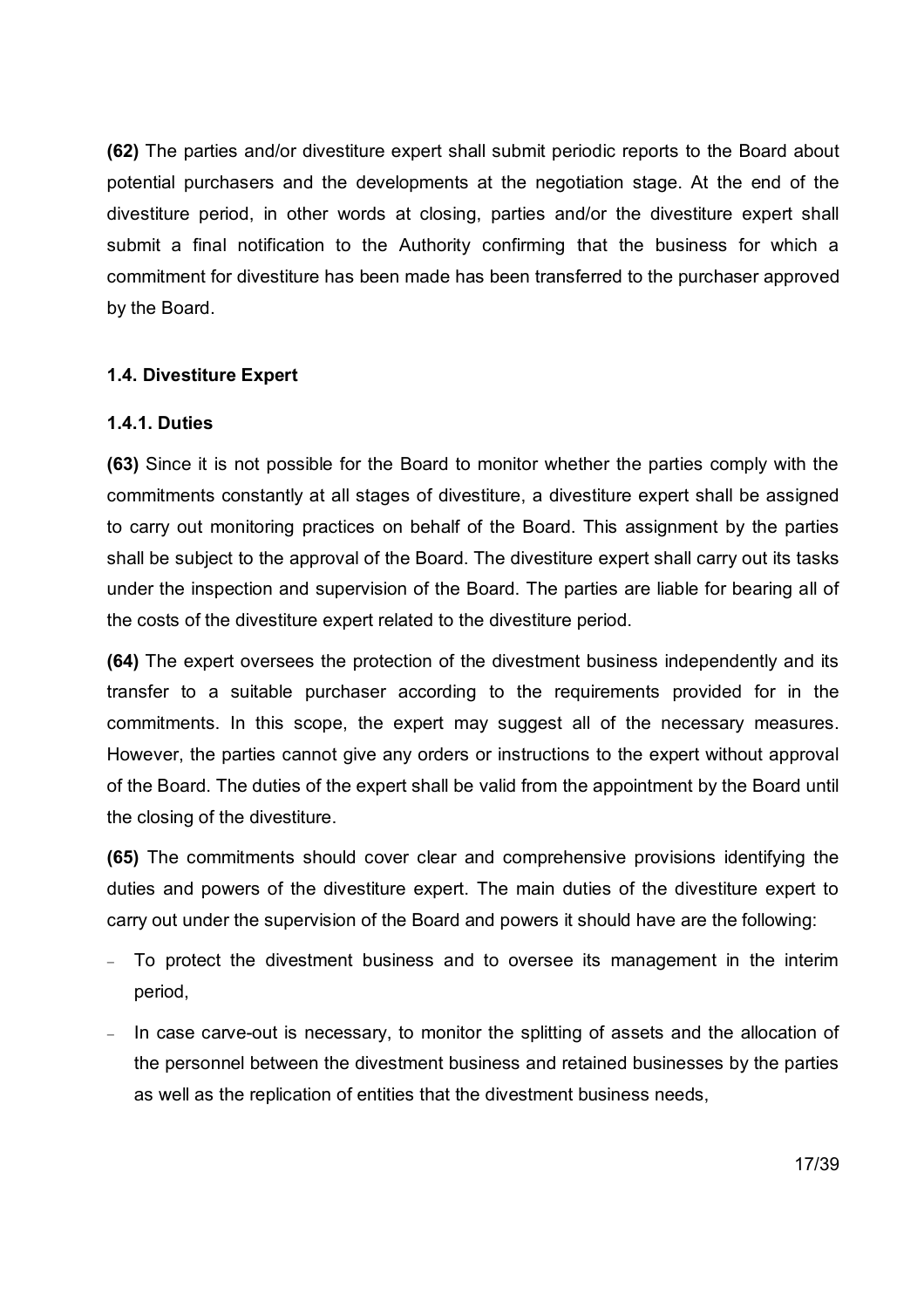- To monitor the efforts of the parties to find a suitable purchaser and to divest the business by reviewing the divestiture process, the potential purchasers in the process and the due diligence exercise on the divestment business made by those purchasers,
- In case the parties propose a purchaser, to submit a reasoned opinion to the Board about whether this purchaser meets the purchaser requirements,
- To prepare a written report about each stage regarding whether the divestiture period is managed in accordance with the commitments and to present it to the Board (The Board might request the divestiture expert to prepare a report on a special subject or an additional report.),
- To supervise de facto and de jure transfer of the divestment business at the end of the divestiture period and to submit a written notification to the Board approving the closing,
- To protect any proprietary or commercial secrets belonging to the parties and third parties,

The divestiture expert must especially be invested with the following powers:

- To sell the divestment business to a suitable purchaser at no minimum price within the time limits set in the commitments during the divestiture expert period, which begins in case the parties cannot find a suitable purchaser within the term granted to them,
- To include in the sales agreement all provisions and conditions that it deems necessary to effect the sale such as warranties and indemnities,
- Provided that it is relevant for the fulfillment of the commitments, to access to information and documents belonging to the parties and the divestment business, to request administrative and managerial support from the parties, and to obtain all kinds of information about the divestiture period and potential purchasers.

# **1.4.2 Approval of the Divestiture Expert**

**(66)** The assignment of the divestiture expert shall be subject to the approval of the Board. The parties shall determine and submit the names of the divestiture expert candidate(s) as soon as possible following the decision of the Board for conditional authorization. This period must not exceed 30 days as of the notification of the short decision unless there is a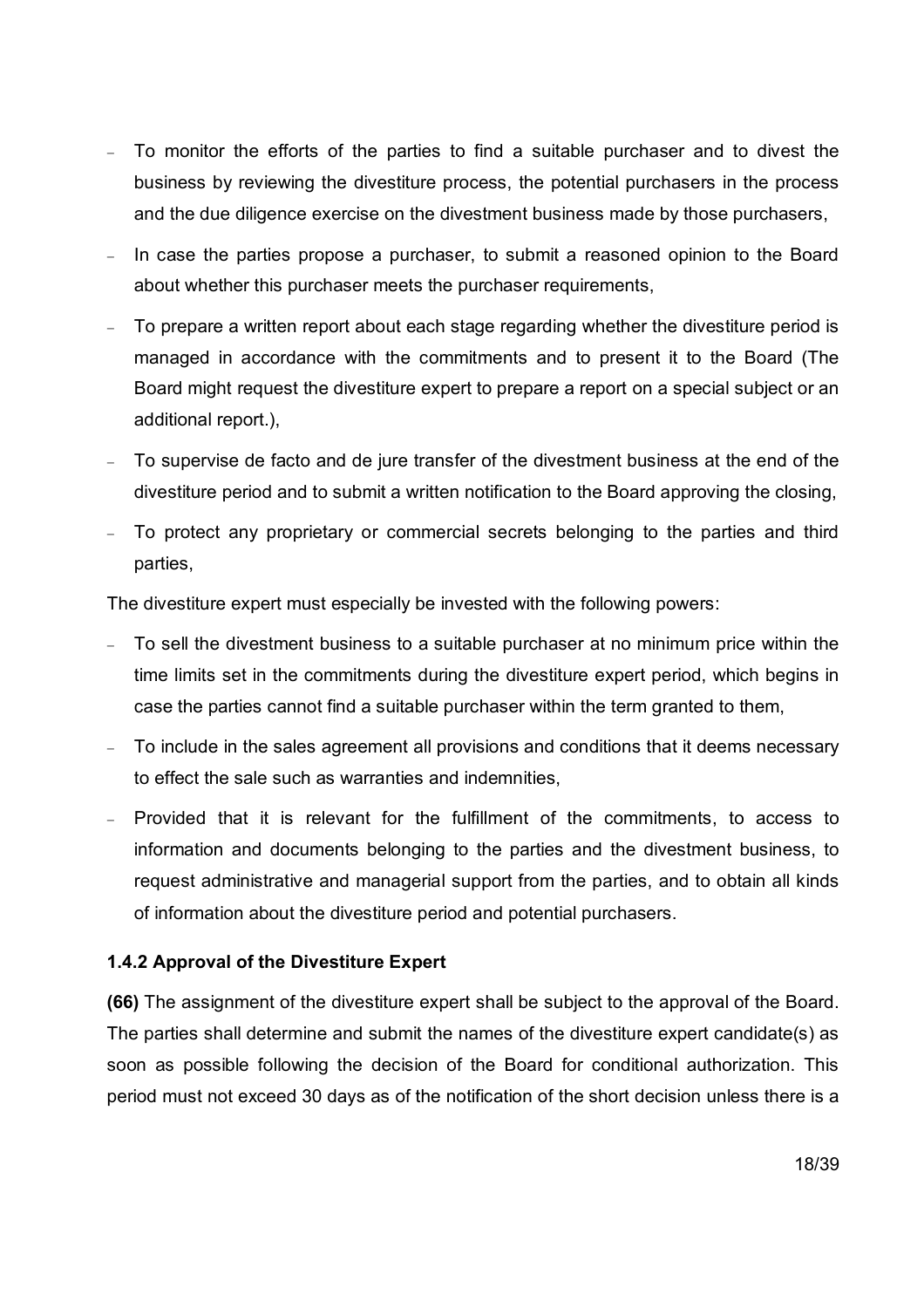justifiable reason for delay.

**(67)** The Board determines whether the expert has the necessary qualifications on a caseby-case basis, considering the features of the relevant market and sector. It is the parties' duty to submit comprehensive information showing that the divestiture expert has the necessary qualifications. Auditing or consulting firms as well as persons who have sufficient work experience in the relevant sector, qualifications and sources to fulfill the requirements of the duty can be suggested as a divestiture expert. The divestiture expert to be suggested for assignment must be capable of performing its duty independently of the parties and must not be involved in conflict of interest. Within this framework, the Board shall not approve the requests for assigning the parties' own auditors or investment advisors or legal representatives/lawyers as a divestiture expert. The divestiture expert who is assigned by the suggestion of the parties and the approval of the Board cannot be discharged without the request or approval of the Board.

**(68)** The divestiture expert shall be remunerated in a way that does not impede the independent and effective fulfillment of its duties. If the Board finds necessary, it may publish and announce the identity and the summary of the duties of the divestiture expert to the public.

**(69)** The duty of the divestiture expert ends as soon as an approval stating that the remedy has been implemented completely and properly is submitted to the Board as an attachment to a letter.

#### **2. Removal of Links with Competitors**

**(70)** In case the links between the parties and competitors contribute to competition problems raised by the concentration, it may be necessary to remove those links. For instance, in order to sever a link with an important competitor, divestiture of existing shares in a joint venture or a minority shareholding in a competitor, or a minority shareholding in a competitor, which does not give any managerial rights but may create competition problems due to the financial gains derived, may be necessary. In some cases, it may be appropriate to remove cross management structures or withdraw veto rights.

**(71)** Where agreements between competitors create competition problems together with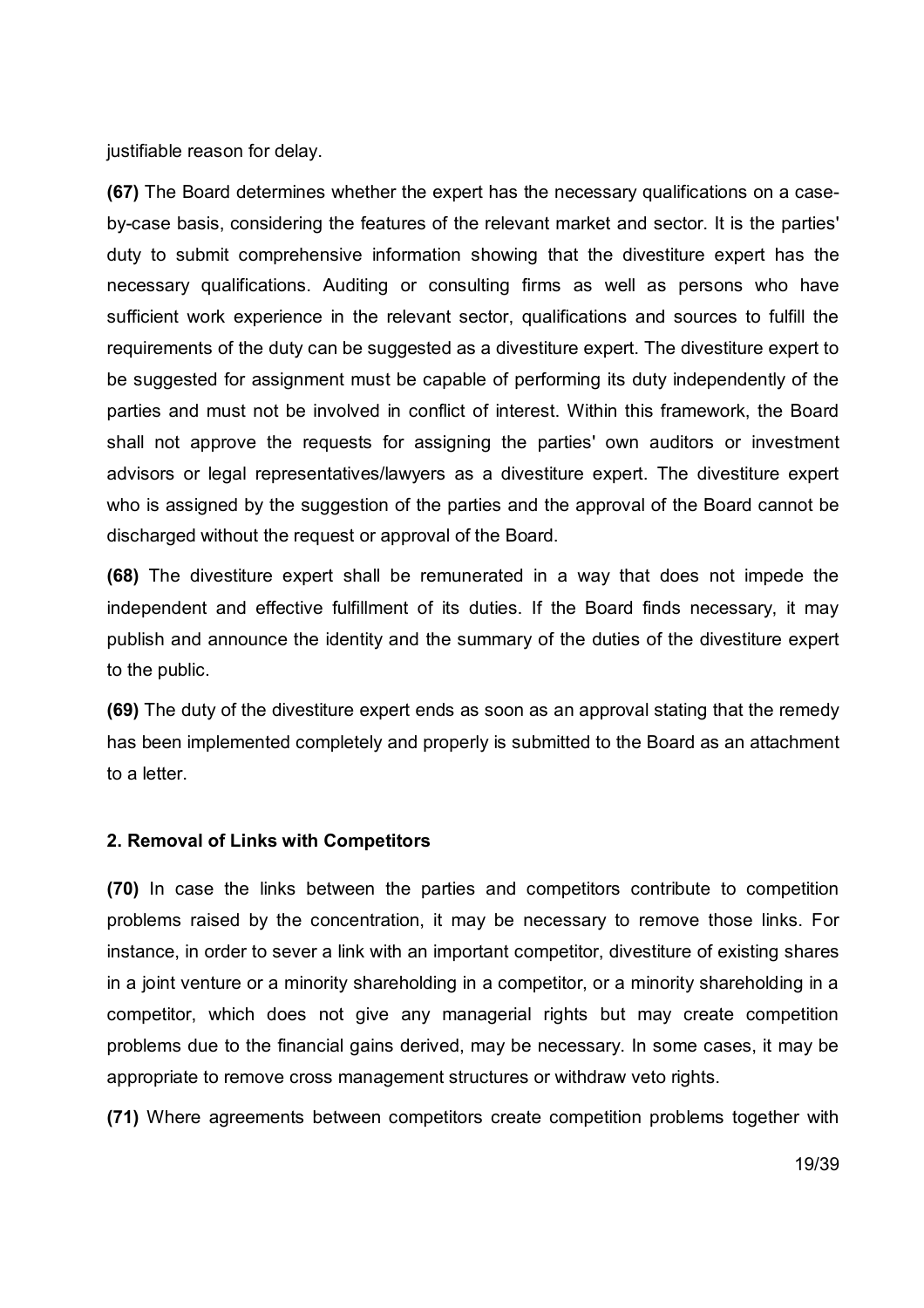the concentration, termination of the respective agreements may be a suitable remedy. On the other hand, termination of a distribution agreement may be accepted as a suitable remedy for competition problems only if it is ensured that the said competitor will be able to distribute the relevant product in the future and exercise efficient competitive pressures on the parties.

**(72)** In cases where this remedy is adapted, the enforcement provisions related to divestiture shall be applied within the bounds of possibility.

## **3. Non-Divestiture Remedies**

**(73)** Non-divestiture remedies are also called behavioral remedies. While divestiture and/or removal of links with competitors are preferred remedies, it is possible to find other remedies to eliminate competition problems. Nevertheless, non-divestiture remedies are accepted only in circumstances where they are at least equivalent in its effects as a divestiture. This is because behavioral remedies oblige the Authority to monitor the behavior of undertakings in the market continuously, creating an important alternative cost.

**(74)** Non-divestiture remedies are used alone in exceptional cases and frequently they support the divestiture. In this sense, non-divestiture remedies may be beneficial for reinforcing the divestiture and in some cases eliminating anticompetitive effects of a merger. In fact, remedies covering long-term commitments to realize or support divestiture may be necessary. "Hold-separate obligation", which is related to the management of divestment business independently, is an example of a behavioral remedy applicable in the transitional period. In this way, the aim is to prevent significant lessening of competition in the transitional period by imposing the parties the obligation to keep the divestment business independent and competitive.

**(75)** While determining the capacity of behavioral remedies to eliminate competition problems, enforcement and monitoring costs and risks shall be taken into account. In this framework, in case it is not possible to apply structural remedies in a concentration, behavioral remedies may be approved alone. For instance, in a market that is highly regulated and constantly being monitored, it may be easier to supervise and apply those kinds of remedies.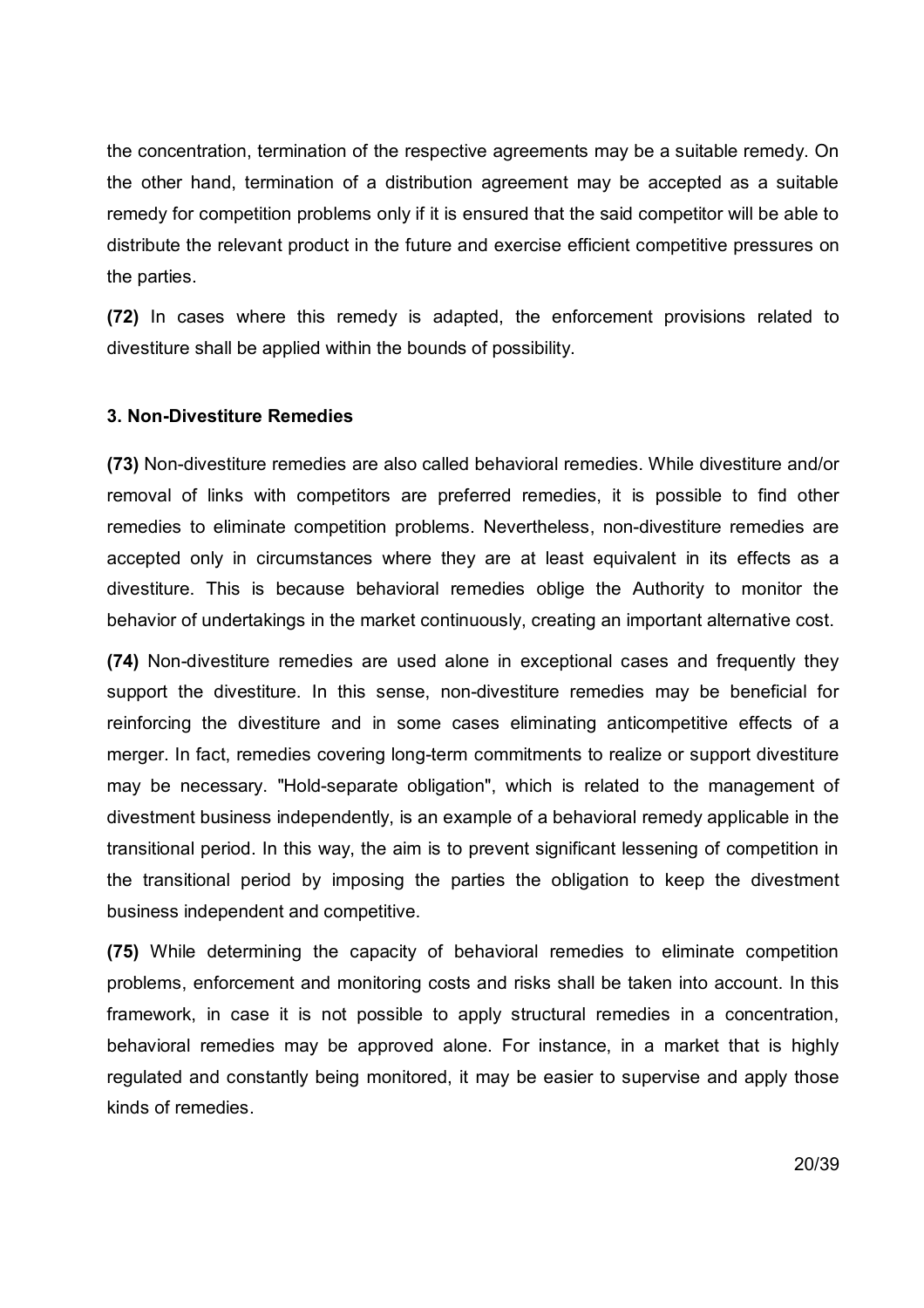**(76)** The Board may approve the application of such remedies for a limited period. Acceptability of the time limit and determination of the period shall be decided depending on the facts of the concrete case.

## **3.1. Types of Non-Divestiture Remedies**

## **3.1.1 Access Remedies**

**(77)** Remedies foreseeing the granting of access to key infrastructure, network, technologies such as patent, know-how or other intellectual property rights and essential inputs may be accepted as an appropriate remedy in some cases in order to facilitate market entry by competitors. Nevertheless, in order for those remedies to be accepted alone they must produce results that are as efficient as divestiture. In other words, it must be sufficiently clear that lowering of entry barriers by the access rights given through the proposed remedy will lead to the entry of new competitors in the market and significant lessening of competition will be eliminated.

**(78)** In case the competition problems raised by the concentration are based on foreclosure effects, remedies granting a non-discriminatory access to a network or infrastructure of the parties may be deemed appropriate. Those kinds of remedies will only be accepted if it can be concluded that foreclosure concerns will be effectively eliminated by granting competitors access to network, infrastructure or other essential facilities.

**(79)** In addition, use of certain intellectual property rights may lead to foreclosure of competitors who depend on those technologies as an essential input in downstream markets. For instance, this may be the case where competition problems about the transaction arise as the parties withhold information necessary for the interoperability of different equipment. Similarly, in certain sectors where undertakings must cooperate by licensing patents to each other, the possibility of the parties to introduce licensing behavior with different terms than those in the past may lead to competition problems. This type of competition problems may be eliminated by a commitment to grant licenses on the same basis and on reasonable conditions also after the transaction. In those cases, the proposed remedies should give nonexclusive access to the license or confidential information for the intellectual property right in question to the third parties concerned. Moreover, the remedy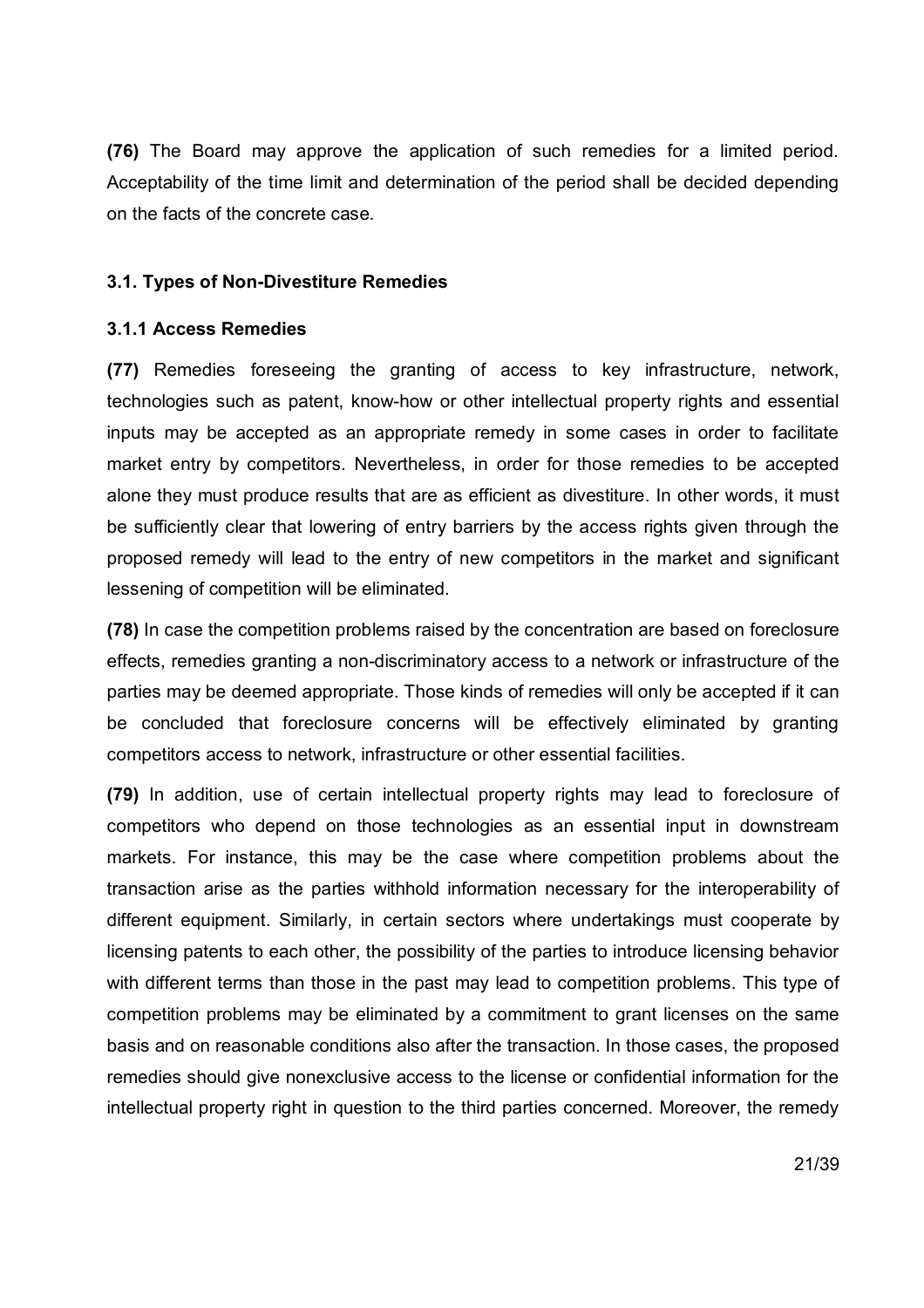must clearly determine the conditions under which the license is given and license charge/fee in order not to impede effective implementation of such remedy. An alternative may be granting royalty-free licenses.

**(80)** As access remedies are often complex in nature, in order to be implemented effectively, they should include general terms for determining the conditions under which access is granted. On the other hand, in order to render them effective, they have to contain procedural requirements and suitable monitoring devices. They have to include terms facilitating monitoring such as the requirement of separate accounts for the infrastructure for which access is granted in order to allow a review of the costs. As a rule, such monitoring is expected to be done by market players wishing to benefit from the proposed remedies. Within this framework, market players prefer remedies covering mechanisms, which can be enforced effectively in a timely manner. However, it should be noted that the Board will only accept such remedies where the complexity of the commitment does not risk efficient application of the proposed remedy in question and the proposed monitoring devices must ensure that those remedies will be efficiently implemented.

#### **3.1.2. Remedies involving change of long term exclusive agreements**

**(81)** The change in the market resulting from the concentration can cause existing longterm exclusive agreements to be harmful to the competitive structure in the market. In such circumstances, termination or change of existing agreements may be an appropriate remedy to eliminate competition problems. In addition, exclusivity causing foreclosure effects should be eliminated *de facto* and *de jure*. Furthermore, explanations and evidence available in the proposed remedy should be convincing that no *de facto* exclusivity will be created.

#### **3.2. Requirements Related to Non-Divestiture Remedies**

**(82)** The application procedure stated above related to divestiture shall be taken into account with respect to other types of remedies as appropriate. For instance, if the proposed remedy is about a transfer of a license and the licensee is subject to Board approval, "suitable purchaser requirements" identified by the Board might be applicable.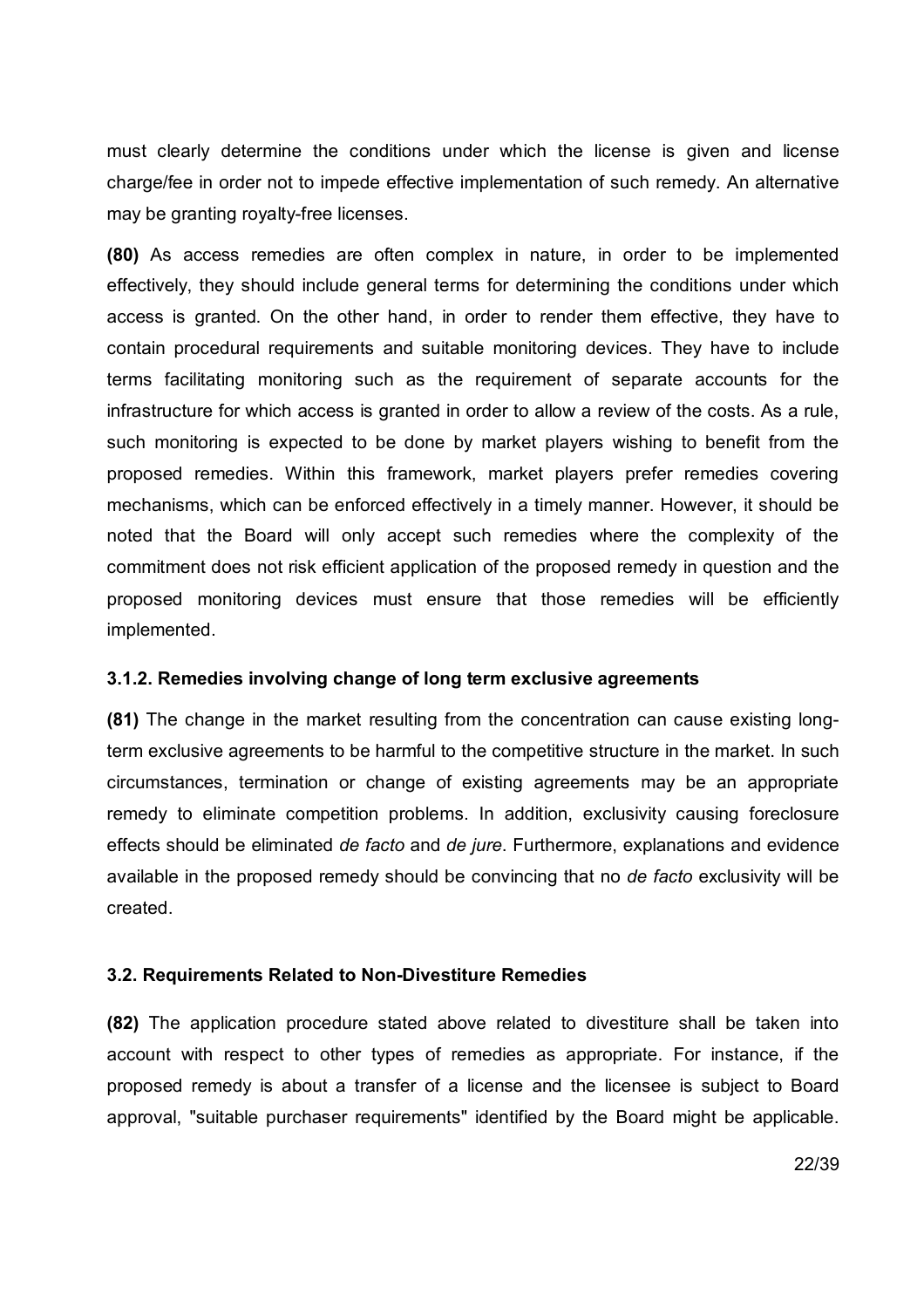Taking the diversity of behavioral remedies into account, assessment should be made on a case-by-case basis instead of establishing general principles related to those remedies. The Board may request the assignment of a expert to monitor the application of behavioral commitments, besides, by intervening quickly at the stage of application for the solution of the conflicts between the parties and third parties, it may require that an arbitration mechanism be established to ensure that the proposed remedies are applied by market players.

## **IV. PROCEDURE FOR THE SUBMISSION OF REMEDIES**

**(83)** The proposed remedy may be submitted together with the notification or after it at the stages of preliminary examination and final examination. The Board shall take the proposed remedy into account while evaluating the transaction. However, in case the Board concludes that the transaction does not violate Article 7 of the Act without the need of a remedy; in other words, if it finds that concerns of significant lessening of competition raised by the transaction are irrelevant, it shall authorize the transaction unconditionally without considering the remedies.

#### **1. Preliminary Examination**

**(84)** A proposed remedy can only be accepted at the stage of preliminary examination where the competitive concern related to the transaction is clearly and simply identifiable and the proposed remedy for the elimination of that clear concern must be equally straightforward and clear-cut. In case it is found as a result of the examination that the proposed remedies are not sufficient to remove competitive concerns, the Board shall initiate final examination about the transaction.

**(85)** In order to form the basis of the Board's authorization decision, the remedies proposed by the parties at the preliminary examination stage must fulfill the following requirements:

(a) They shall specify precisely and comprehensively the substantive and implementing commitments entered into by the parties.

(b) They shall be signed by a duly authorized person.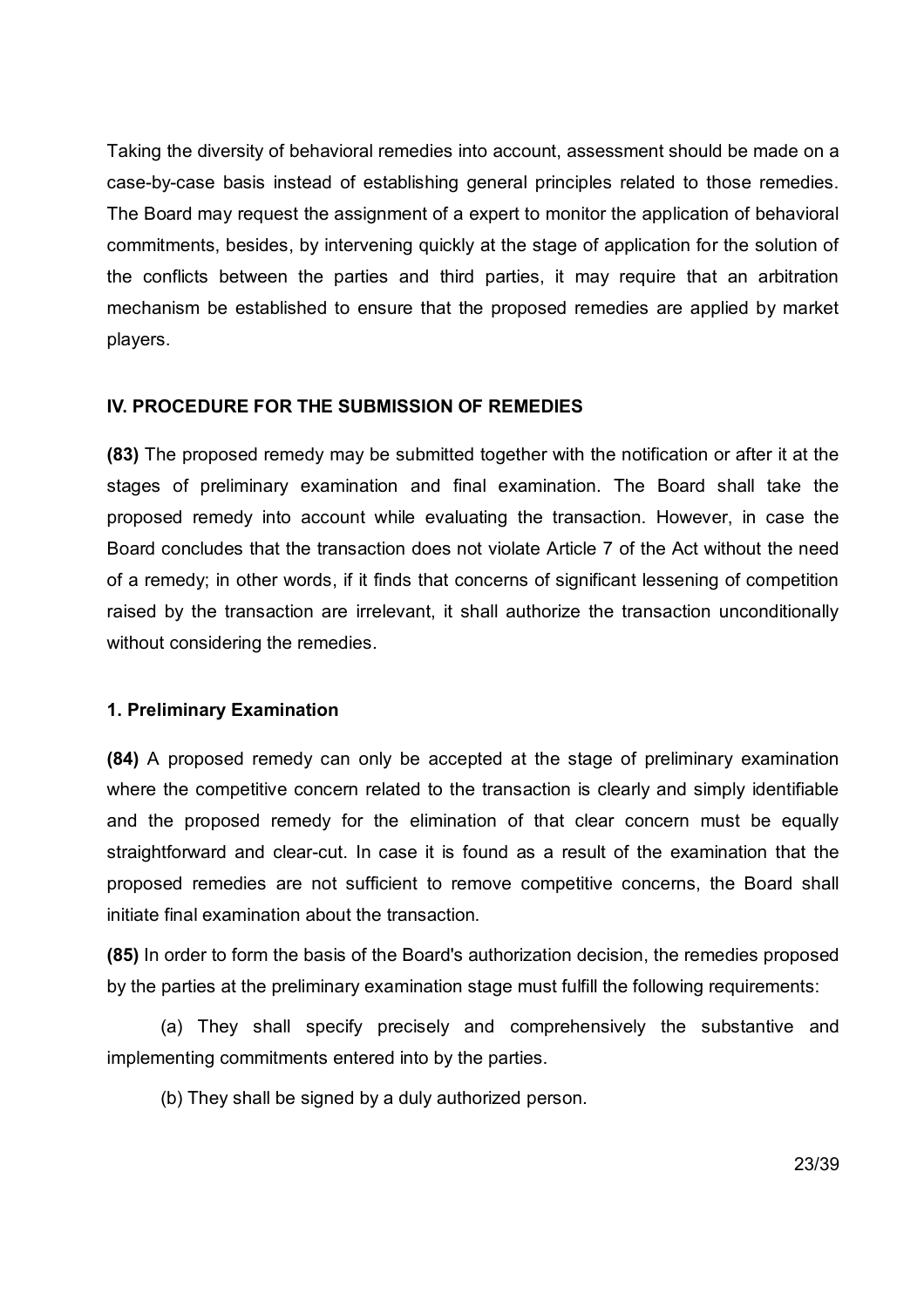(c) They shall include sufficient information to make an examination.

(d) They shall be accompanied by a copy, which does not include business secrets. This copy must allow third parties to fully analyze the workability and the effectiveness of the proposed remedy to remove the competitive concerns.

**(86)** Remedy proposals submitted according to those requirements shall be assessed by the Board. The Board may take opinion from third parties when considered necessary.

**(87)** Due to the time constraints at the preliminary examination stage, it is important that the necessary information be submitted in a timely manner with respect to the analysis of the content and workability of the proposed remedies as well as of their ability to remove competitive concerns on a permanent basis. Otherwise, the Board may decide that the proposed remedy does not eliminate competition concerns related to the transaction.

## **2. Final Examination**

**(88)** According to Article 10 of the Act, the concentrations under final examination are suspended until the final decision of the Board. As the suspension period is subject to Articles 40 to 59 of the Act regulating the investigation procedure, it may be a long process with various stages where written and oral pleas are requested from the parties in response to the report to be completed in six months at the latest unless it is extended by one fold by a Board decision. On the other hand, what is important with respect to remedy process, which aims to eliminate competition problems created by concentrations, is carrying out sufficient examination and inquiry and concluding that the remedy is appropriate. Accordingly, it is vital for a sound process that the professional staff in charge of examination informs the Board after making an accurate and sufficient technical evaluation about the proposed remedy.

**(89)** Where the parties propose remedies until the report is completed at the stage of final examination, in case the professional staff in charge of examination hold that the proposed remedies are sufficient to eliminate competition problems, the proposed remedy will be submitted to the agenda of the Board urgently together with the report to be prepared without waiting until the end of the legal time period. If the proposed remedy is not found sufficient, the said proposal shall be submitted to the agenda of the Board together with the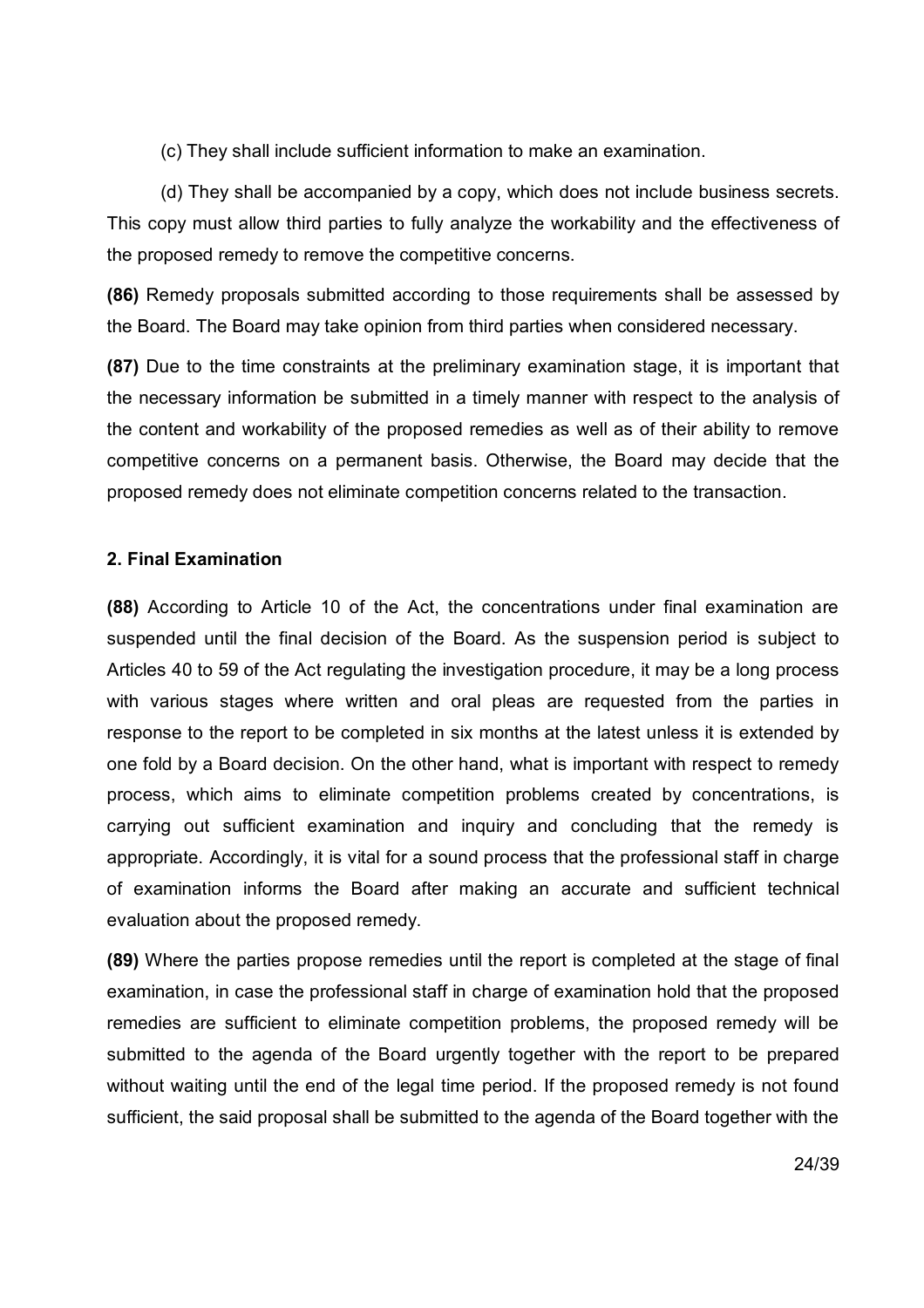report completed in the legal time period. In that case

- The Board shall conditionally authorize the transaction depending on the commitments if it approves the remedy,
- The report shall be notified to the parties and their written pleas shall be requested if the Board deems the remedy insufficient.

**(90)** In case the report is notified, the parties may submit a remedy or develop their existing remedy together with their second written plea. At the final examination stage, remedies or related amendments may be submitted together with the written plea for the final examination report (second written plea) at the latest. In this case, they shall be included in the agenda of the Board together with the written additional opinion prepared by the professional staff in charge of examination. Remedies submitted after the period for the second written plea is expired shall be ignored because, as stated above, for ensuring proper functioning of the remedy mechanism, technical opinion of the professional staff in charge of examination about the case must be submitted to the Board together with the remedy.

**(91)** In case the Board decides that the concentration under examination will not violate Article 7 of the Act after it is amended within the framework of the remedy and the related commitments submitted by the parties, it shall authorize the said transaction subject to the commitments.

**(92)** The remedies are submitted by the parties and the Board conditions its authorization decision on the application of the remedies. As the provisions for and legal consequences of non-compliance with requirements and obligations are different according to the Act, the difference between requirement and obligation must be noted. For instance, divestiture of a business is a requirement whereas the practical stages related to divestiture such as appointment of a divestiture expert and submitting necessary reports to the Board are obligations. In case of non-compliance with a requirement, the authorization will automatically be invalid and the authorization decision will be void as the violation of Article 7 of the Act is not resolved. Under those circumstances, the right of the Board to apply the provisions of Article 16 is reserved. On the other hand, in case of non-compliance with obligations, the parties may be subject to administrative fines provided for in Article 17 of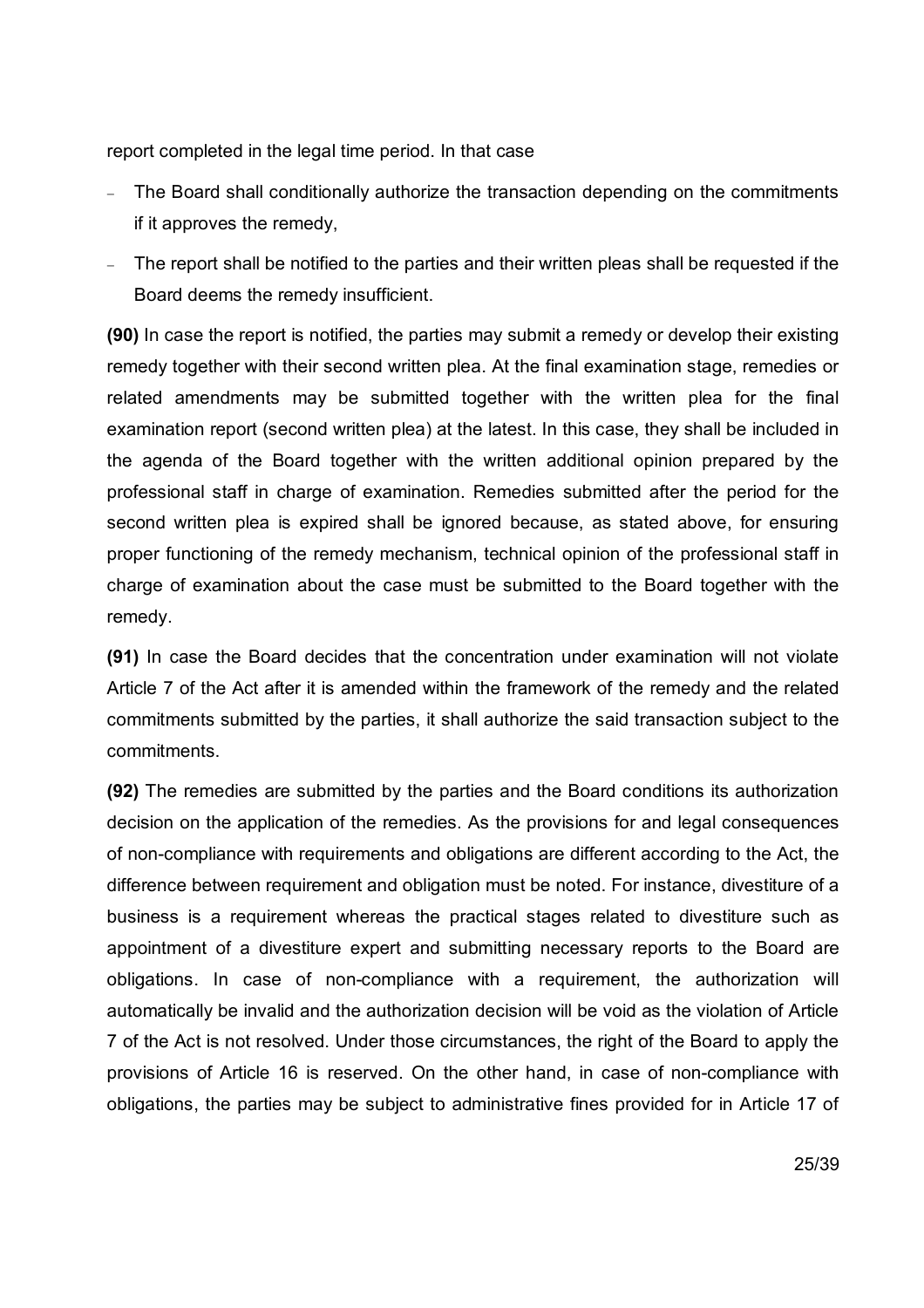the Act.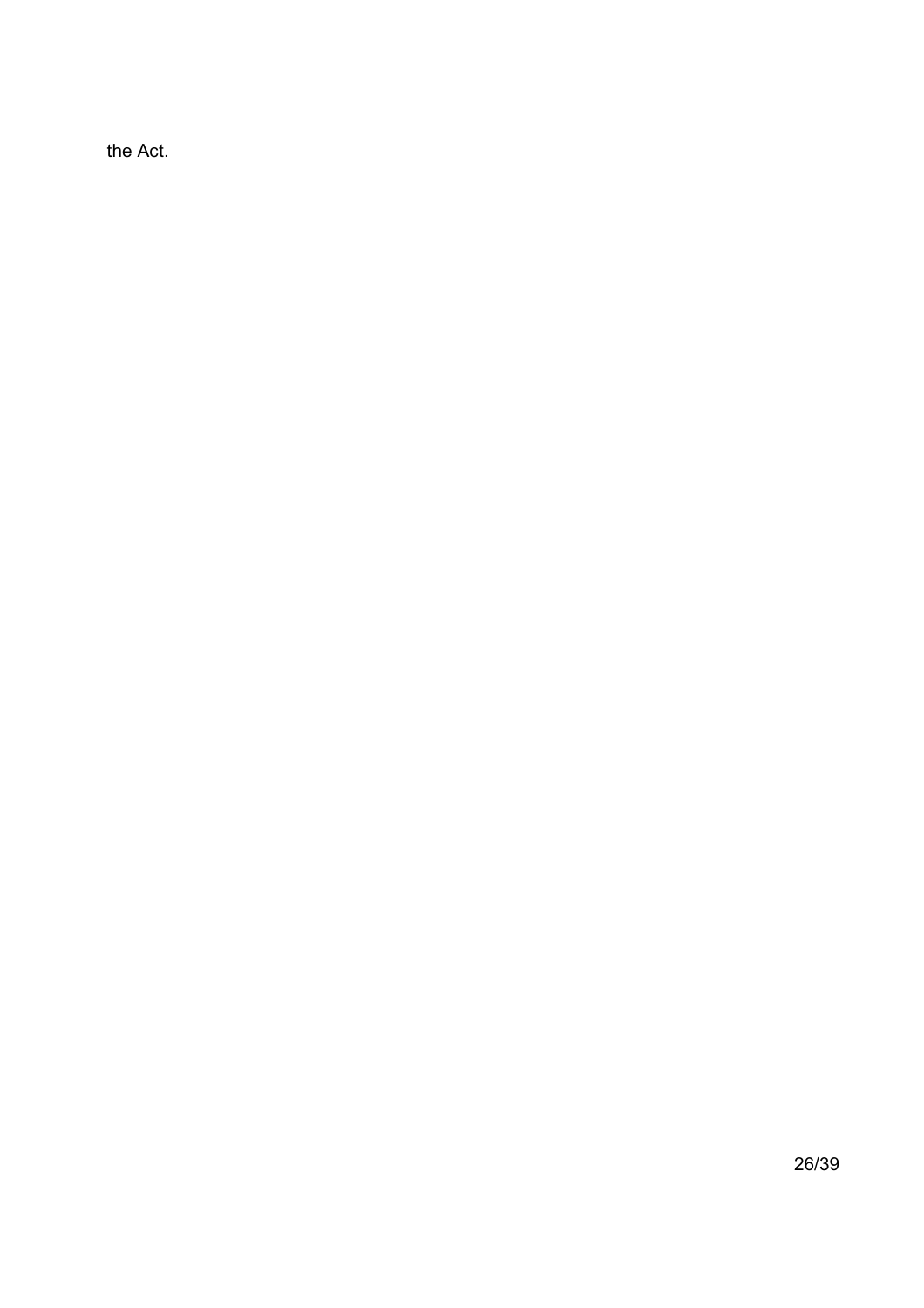# **ATTACHMENT 1: COMMITMENTS FORM**

# **Form for the commitments to be made under the scope of Article 14 of the Communiqué No. 2010/4**

This form indicates the information and documents to be submitted to the Board simultaneously with the commitments regarding mergers and acquisitions (concentration). The scope of the information and documents requested may change depending on the structure and type of the remedy.

# **1. Definition of the Commitment**

Give information about the aim and conditions of application regarding the proposed commitment.

# **2. Suitability of the Commitment**

Give information showing why and how the proposed commitment is appropriate for eliminating the competition problem.

# **Information related to the divestment business**

3.1. Identify the divestment business generally. In this context, indicate the owner of the assets subject to commitment, the headquarters and head office of the company and other locations regarding the production or supply of goods or services, if any, organizational structure and other information describing the administrative structure of the divestment business.

3.2. Indicate whether there are legal obstacles related to the divestiture of the business or assets such as third party rights or necessary administrative approvals and if there is such obstacle, provide information about the nature of it.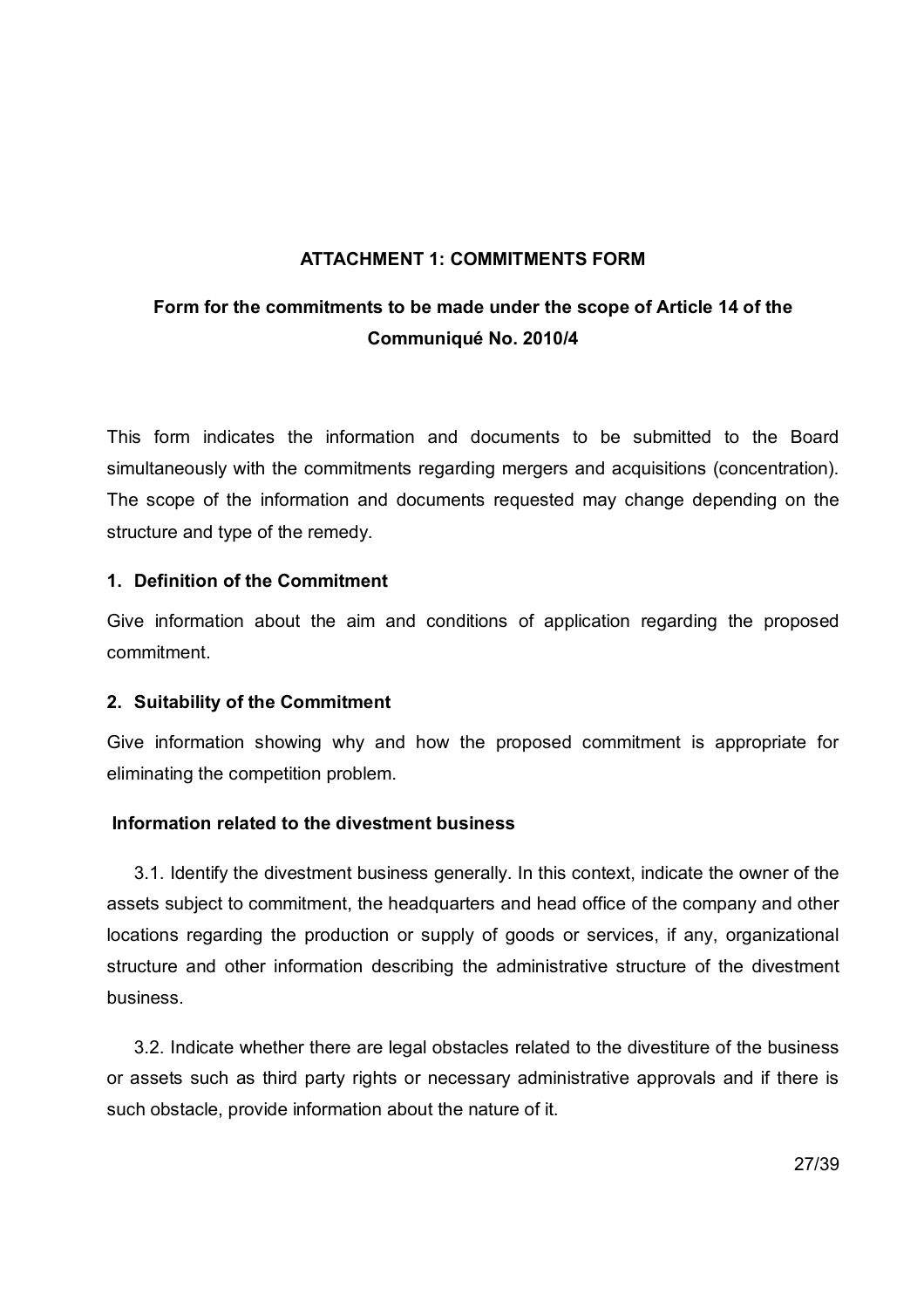3.3. Indicate the definition and list of products and services under the scope of the business, especially their technical and other properties, brands, the turnover gathered by related goods and/or services and new products and services planned if any.

3.4. If essential operational functions such as R&D, production, marketing, sales, logistics, customer and supplier relations are not under the body of the divestment business, define how these functions will be carried out. The aforementioned definition shall specify how these functions will be conducted as well as their relationship with the divestment business and the assets used in the exercise of the function.

3.5. Within the framework of the following details, define the relationship of the divestment business with the other companies controlled by the parties.

- o Supply, production, distribution, service or other agreements,
- o Shared tangible and intangible assets,
- o Shared or seconded staff,
- o Shared IT systems or other systems
- o Shared customers

3.6. Indicate all relevant tangible and intangible assets, including intellectual property rights and brands, which are owned or used by the divestment business.

3.7. Present an organizational chart, including the number of staff working in each function of the divestment business as well as the essential staff for the function and their tasks.

3.8. Specify the customer list, information on customer records and the turnover (indicating their shares in the absolute turnover and the turnover of the divestment business) that may be attributed to each customer.

3.9. Present financial data, including the figures for the two previous years on the turnover and pre-tax profits of the divestment business, as well as estimates for the next two years.

3.10. Indicate all changes in the organization of the divestment unit or in its links to the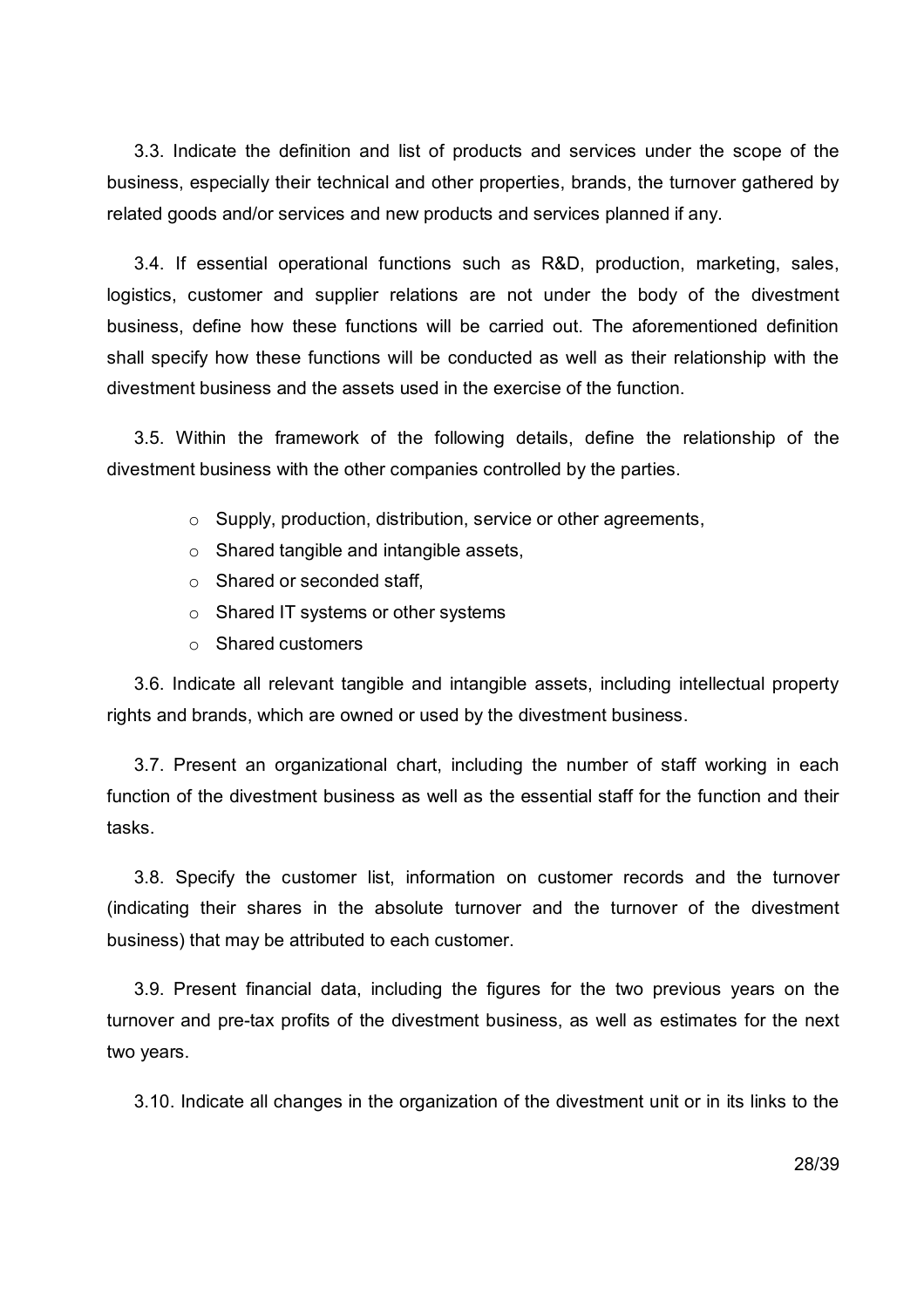other subsidiaries controlled by the parties, implemented in the previous two years and expected in the next two years.

3.11. Explain the points where the scope of operations of the divestment business as defined within the commitments diverges with its current scope of operations.

3.12. Explain why a suitable purchaser would like to acquire the relevant asset to be divested within the divestiture period specified by the commitments.

In addition to the information/documents above, a summary of the commitments proposed which does not include any business secrets shall be attached to the application.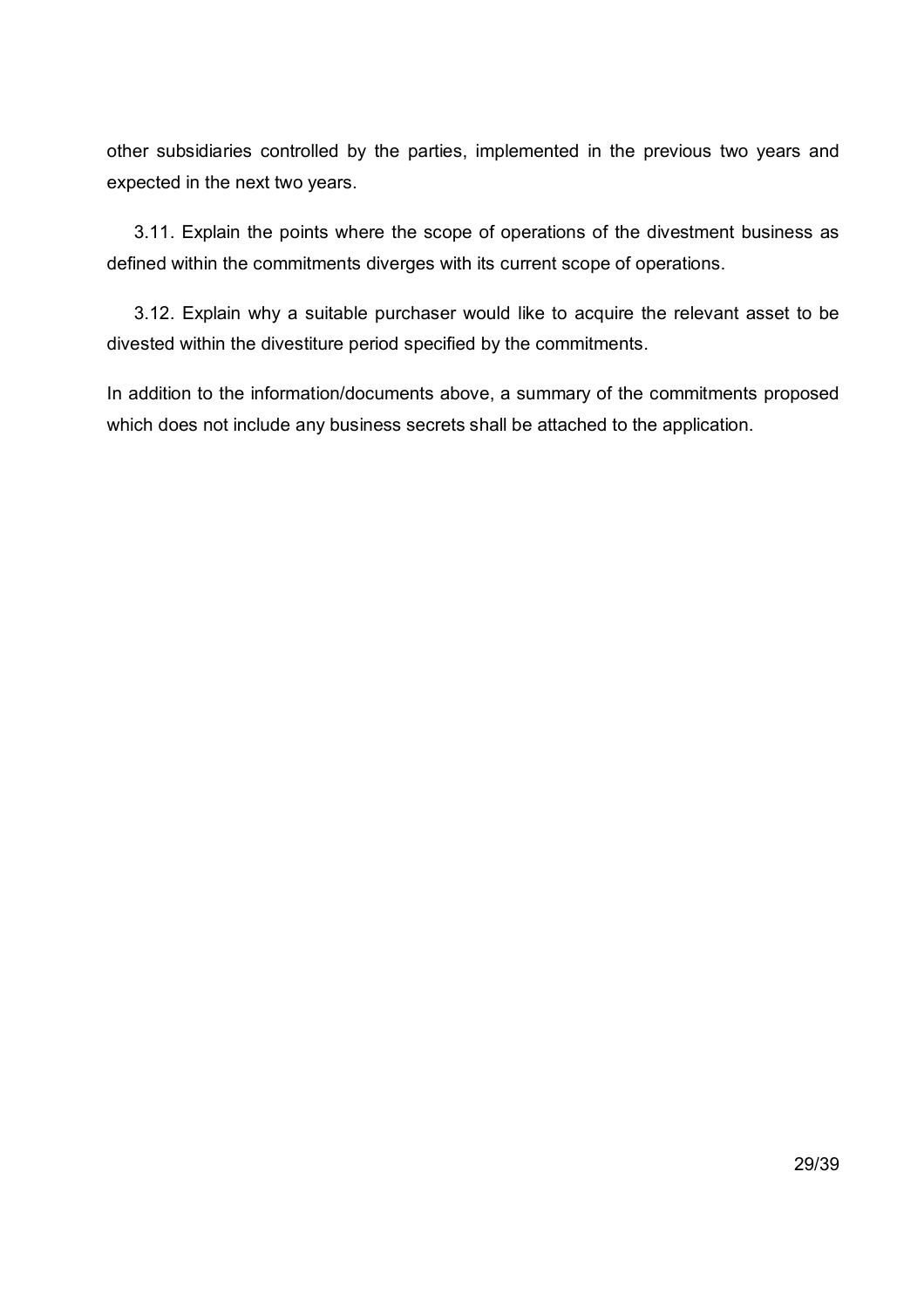# **ATTACHMENT 2: MODEL TEXT FOR COMMITMENTS** <sup>3</sup>

 [[*indicate the name of the undertakings offering the commitments*] provide the following commitments, in order to enable a Decision (**Decision**) stating that the Commitments (**Commitments**) herein do not lead to an infringement of Article 7, to be taken into consideration in the assessment to be conducted by the Competition Board (Board) in accordance with article 7 of the Act No. 4054 on the Protection of Competition concerning the [definition of the transaction (e.g. the acquisition of...; formation of a full-function jointventure between ... and ...)]

The commitments shall take effect on ... [date]

1. Definitions

For the purposes of the commitments

**Divestment Business:** refers to those businesses defined in Section 2 and in the attachment to this text (Attachment) which the parties commit to divest,

**Divestiture Expert:** refers to one or more natural or legal persons independent from the parties to the notified transaction, which are approved by the Board, are appointed by [X], are charged with monitoring X's compliance with the conditions and commitments attached to the Decision, and are authorized by [X] to sell the Divestment Business to the Purchaser at no minimum cost,

# **Effective Date:** ...

-

**First Divestiture Period** refers to the period of [1] months from the Effective Date,

**Hold Separate Manager:** refers to the person appointed by [X] for managing the day-today business of the Divestment Business under the supervision of the Divestiture Expert,

 $3$  The text herein is intended to be a guideline for the parties.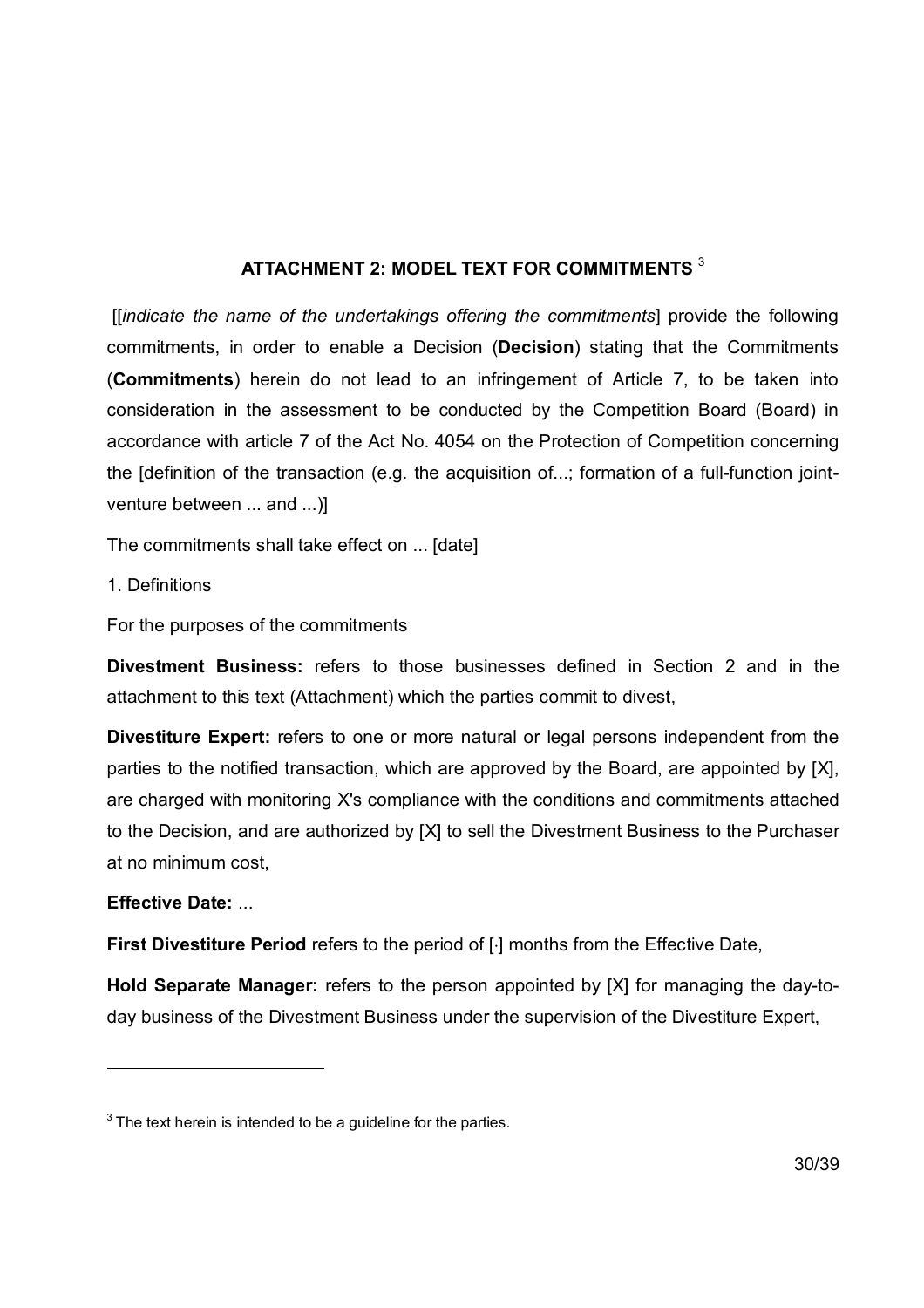**Key Personnel:** refers to all personnel necessary to maintain the viability and competitiveness of the Divestment Business, as listed in the Attachment,

**Personnel** refers to all personnel employed by the Divestment Business, including Key Personnel, support personnel, shared personnel and additional personnel listed in the Attachment,

**Purchaser:** refers to the natural or legal person approved by the Board as the acquirer of the Divestment Business,

**Expert Divestiture Period** refers to the period of [·] months from the end of the First Divestiture Period

**Closing:** refers to the moment of transfer of the ownership of the Divestment Business to the Purchaser,

**[X]:** refers to the [indicate the full commercial title of the Undertaking(s) Concerned that will divest its (their) business], incorporated under the laws of  $\lceil \cdot \rceil$ , with its headquarters at  $\lceil \cdot \rceil$  and registered with the Commercial Register of [·] under the number [·].

## **2. Divestment Business**

# **2.1. Commitment to divest**

In order to prevent the infringement of Article 7 of the Act no 4054, [X] commits to divest, or ensure the divestiture of the Divestment Business by the end of the Expert Divestiture Period as a profitable and viable concern to a Purchaser, on terms of sale approved by the Board. For the divestiture, [X] commits to find a suitable Purchaser and to enter into a binding sales agreement for the sale of the Divestment Business within the First Divestiture Period. If [X] has not entered into such an agreement by the end of the First Divestiture Period, it shall grant the Divestiture Expert an exclusive mandate to sell the Divestment Business within the Expert Divestiture Period.

[X] shall be deemed to have complied with this commitment if [X] has entered into a binding sales agreement by the end of the Expert Divestiture Period, if the Board approves the Purchaser and the terms of sale, and if the Closing of the sale of the Divestment Business takes place within at most 3 months following the approval of the Purchaser and the terms of sale by the Board.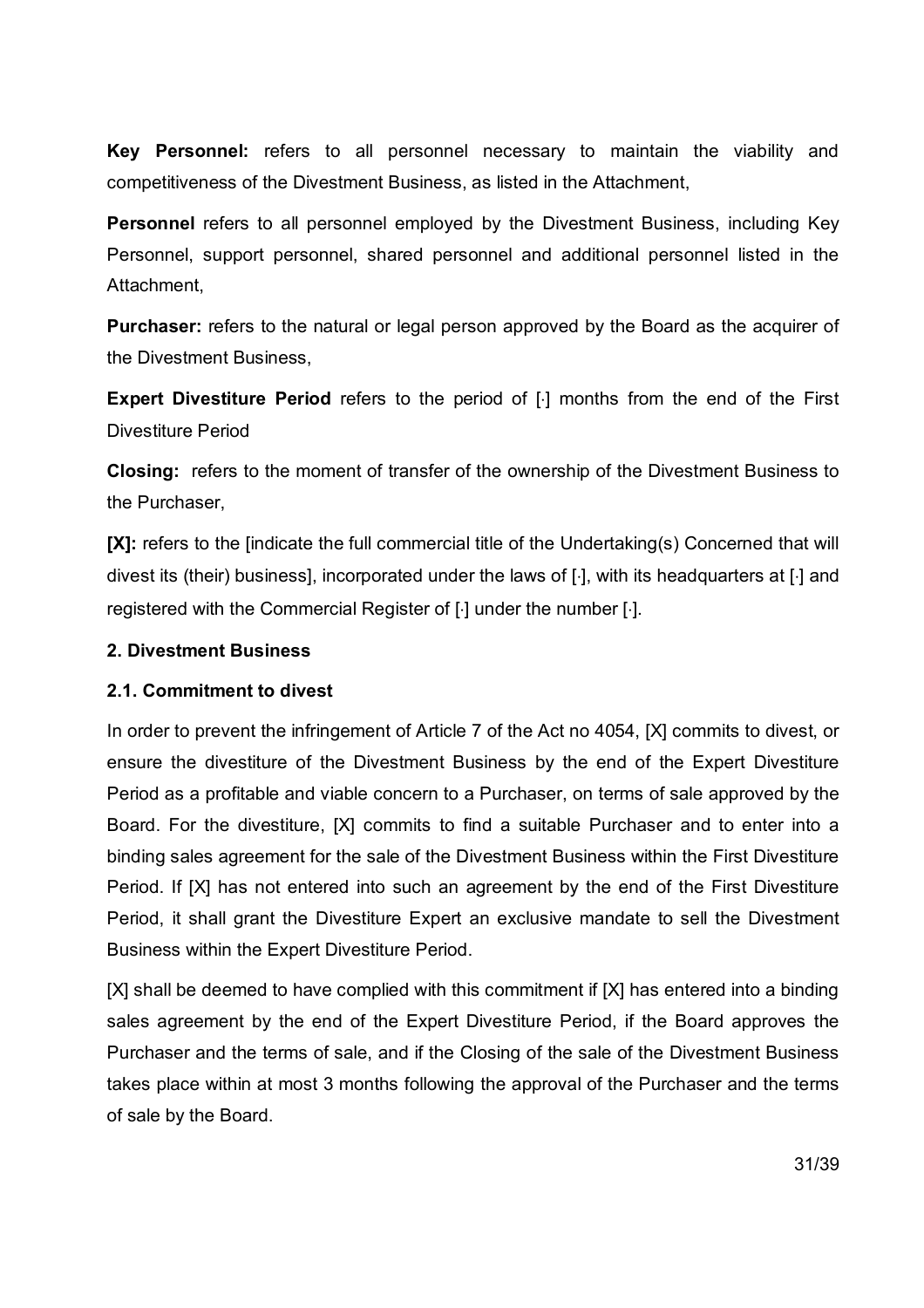# **2.2. Definition of the Divestment Business**

The Divestment Business consists of [Provide a summary description of the Divestment Business]. The legal and functional structure of the Divestment Business as currently operated is described in the Attachment. The Divestment Business, as described in more detail in the Attachment, includes the following:

- a. all tangible and intangible assets which contribute to the current operation or are necessary to ensure the viability and competitiveness of the Divestment Business (including intellectual property rights),
- b. all licenses, permits and authorizations issued by any governmental organization to the Divestment Business,
- c. all contracts, leases, commitments and customer orders and customer, credit and other records of the Divestment Business (items listed in a to c shall be hereinafter collectively referred to as **Assets**),
- d. Personnel.

# **3. Commitments**

# **3.1. Preservation of Viability, Marketability and Competitiveness**

From the Effective Date until Closing, [X] shall preserve the viability, marketability and competitiveness of the Divestment Business, in accordance with good business practices. In particular [X] shall undertake the following:

- a. not to take any action on its own authority that might have a significant adverse impact on the value, management or competitiveness of the Divestment Business or that might alter the nature and scope of activity, or the industrial or commercial strategy or the investment policy of the Divestment Business,
- b. to make available sufficient resources for the development of the Divestment Business, on the basis and for the continuation of the existing business plans,
- c. to take all appropriate steps to ensure that Key Personnel remain with the Divestment Business.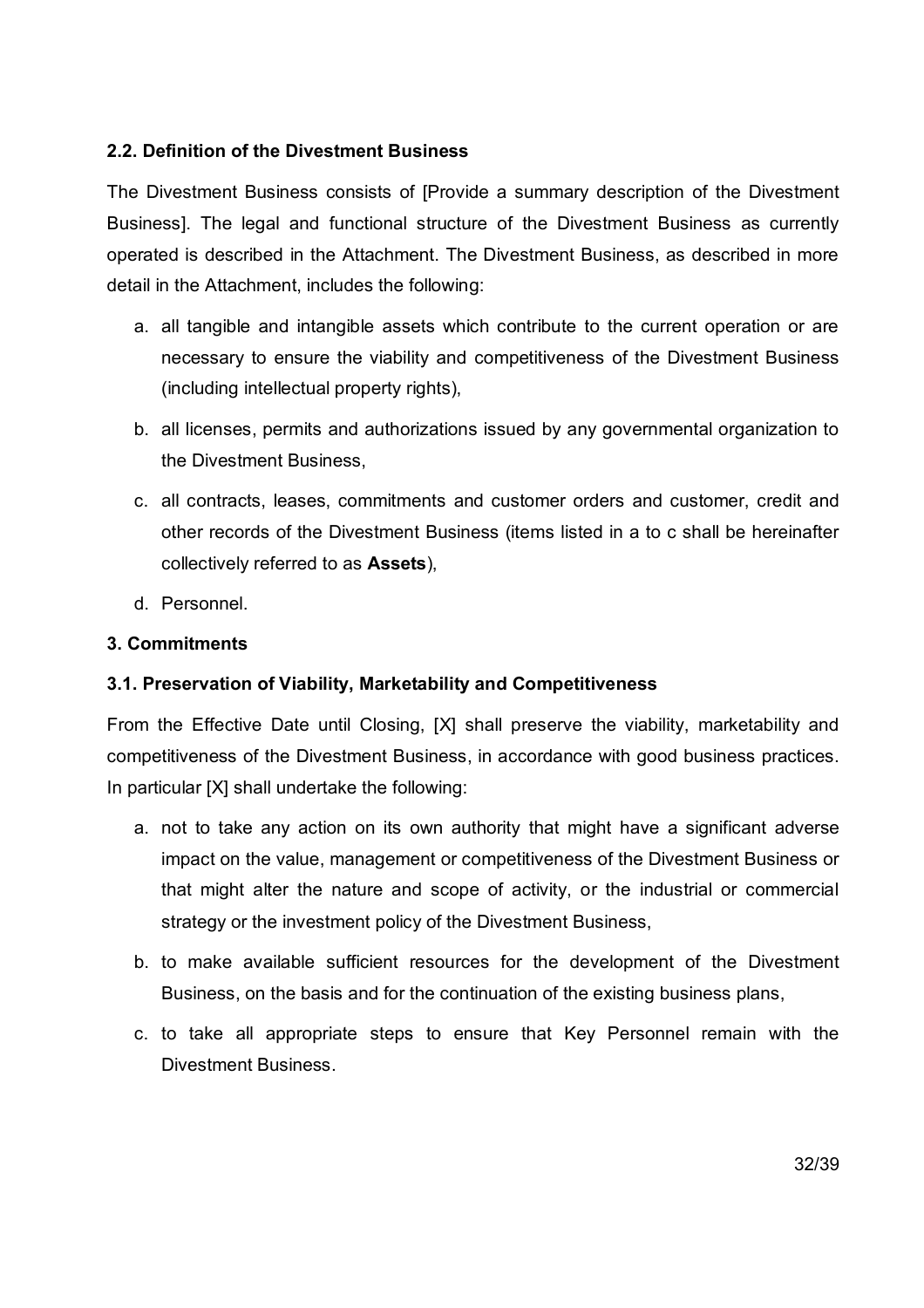# **3.2. Hold-separate obligations of [X] Concerning the Divestment Business**

[X] commits, from the Effective Date until Closing, to keep the Divestment Business separate from the businesses it is retaining and to ensure that Key Personnel of the Divestment Business, including the Hold Separate Manager, have no involvement in any business retained.

[X] shall appoint a Hold Separate Manager who shall be responsible for the management of the Divestment Business, under the supervision of the Divestiture Expert. The Hold Separate Manager shall manage the Divestment Business in line with good business practices, with a view to ensure its economic viability, marketability and competitiveness as well as its independence from the businesses retained by the parties.

[X] shall take all necessary precautions to ensure that, after the Effective Date, it does not obtain any business secrets, know-how or other confidential or proprietary information relating to the Divestment Business. [X] may obtain any information which is necessary for the divestiture of the Divestment Business or whose disclosure to [X] is required by law .

The parties of the notified transaction undertake not to employ any Key Personnel transferred to the Divestment Business for a period of [·] after Closing.

# **3.3. Due Diligence**

In order to enable potential Purchasers to carry out a reasonable due diligence of the Divestment Business and to gather sufficient information, [X] shall

- a. provide sufficient information to potential Purchasers regarding the Divestment **Business**
- b. provide sufficient information to potential Purchasers regarding the Personnel and allow them access to the Personnel.

# **3.4. Reporting**

Following the Effective Date, [X] shall submit written reports on potential Purchasers of the Divestment Business and developments in the negotiations with such potential Purchasers to the Divestiture Expert for each month, until the 10th day of the following month (or on a different date at the Board's request).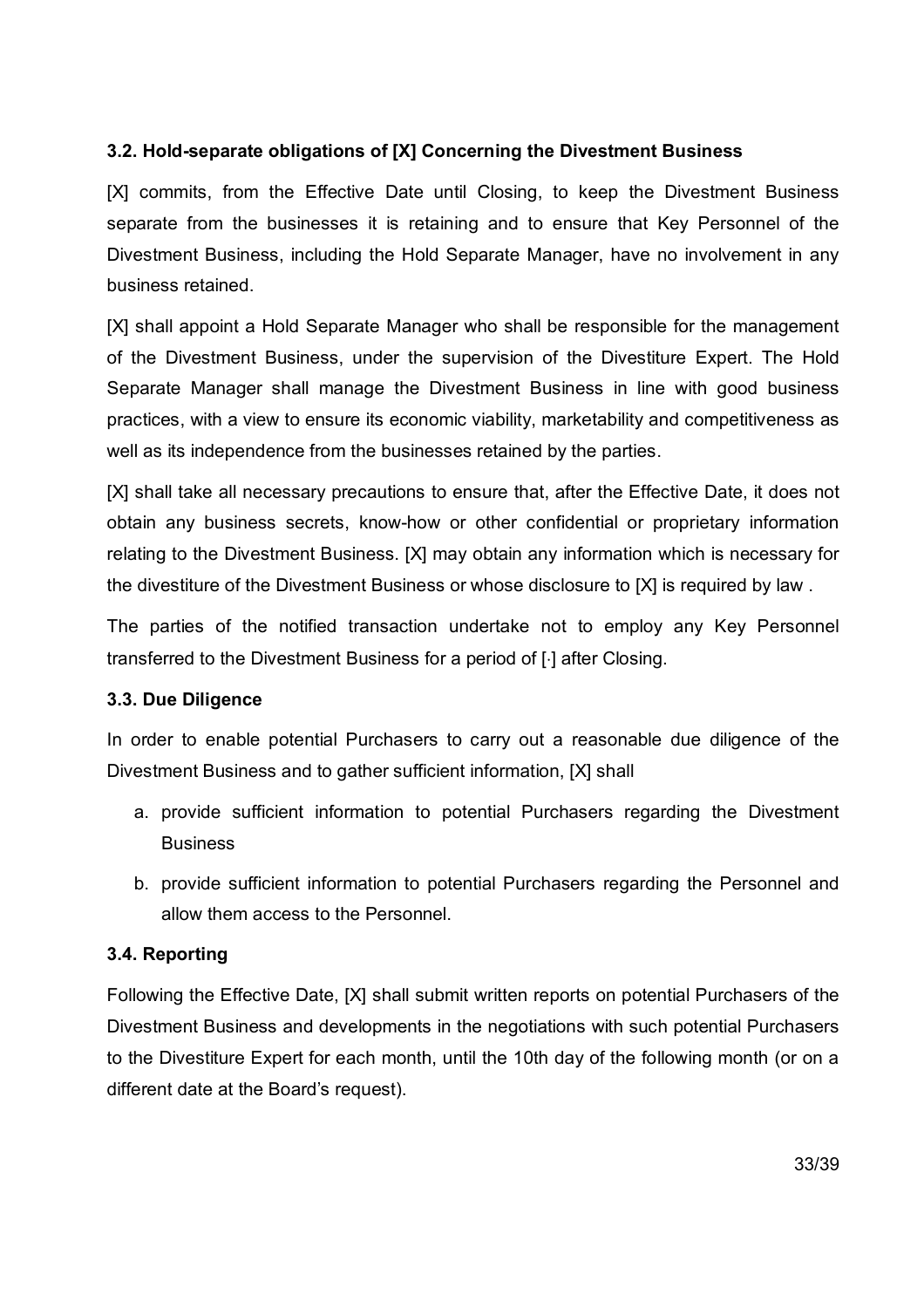# **4. Purchaser**

The criteria specified below for Purchasers are "Purchaser Requirements";

- a. The Purchaser must be independent of and unconnected to the parties of the transaction.
- b. The Purchaser shall have financial resources, business experience and the capability to become an effective competitor within the market via the Divestment Business.
- c. The acquisition transaction with the Purchaser shall not create new competition problem. In case of such problems no new remedies shall be proposed.
- d. The acquisition by the Purchaser shall not create a risk of delaying the implementation of the commitments. Therefore, the Purchaser shall be capable of receiving all necessary authorizations from all regulatory authorities concerning the acquisition of the Divestment Business.

Entry into force of the final and binding sales agreement is subject to the approval of the Board. When [X] has reached an agreement with the Purchaser, it shall present the final version of the agreement and its grounds for the fulfillment of the Purchaser Requirements to the Board and the Divestiture Expert.

# **5. Divestiture Expert**

# **5.1. Appointment Procedure**

Within at most one week following the Effective Date, [X] shall submit to the Board for approval a list of one or more persons proposed for appointment as the Divestiture Expert to execute the duties specified in the Commitments. The Board has the authority to approve or reject Divestiture Experts and the authority to approve the proposed appointment agreement subject to the amendments it requires for the execution of the obligations of the Divestiture Expert. Divestiture Expert shall be appointed in accordance with the appointment agreement approved by the Board, within a week following the Board's approval. In case the proposed Divestiture Expert or Experts are rejected, [X] shall submit a new name within a week following the rejection decision.

Divestiture Expert shall be independent from the parties of the notified transaction, shall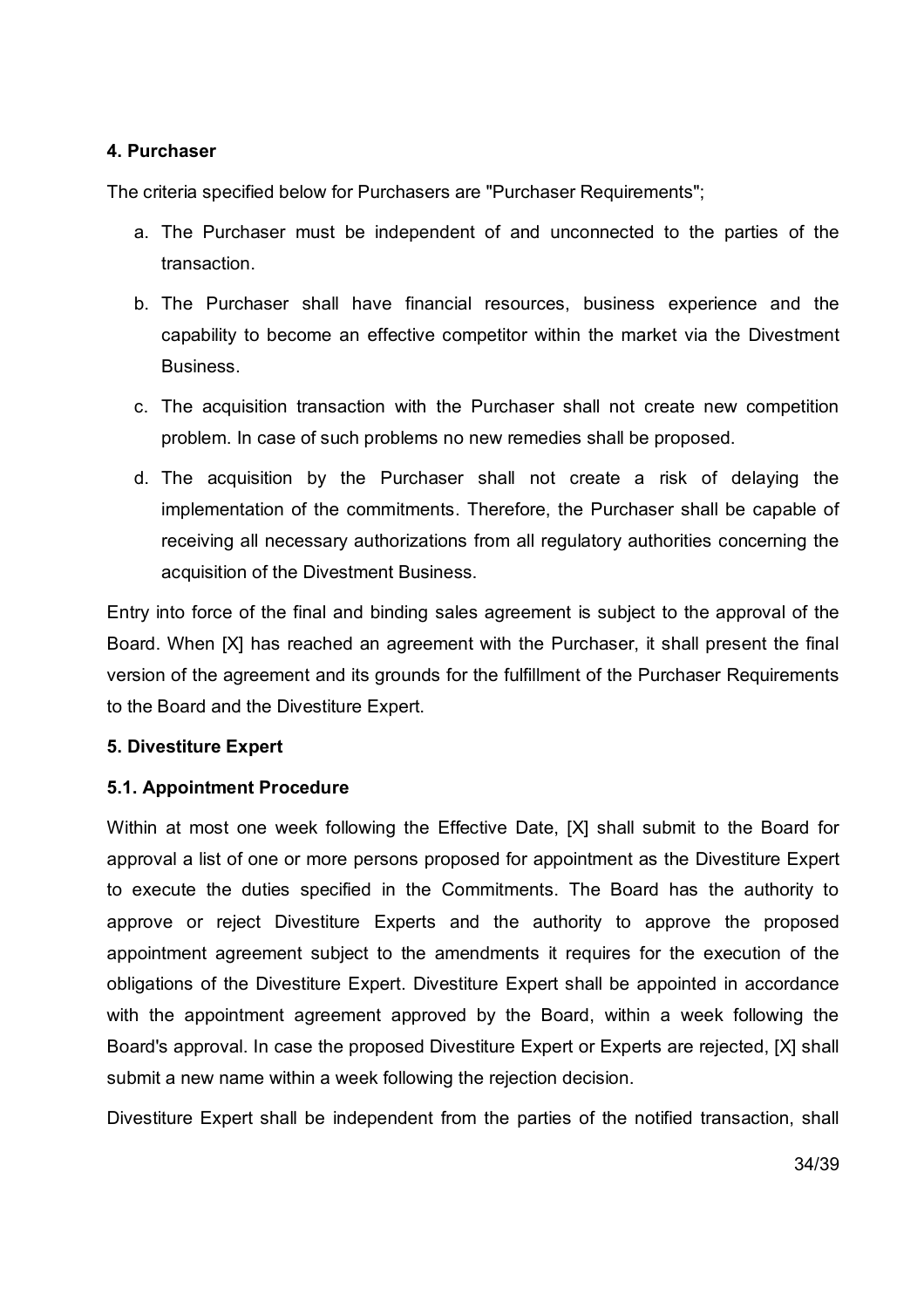possess the required qualifications and shall not have a conflict of interest with the parties. Divestiture Expert shall be remunerated by the Parties in a way that does not impede the independent and effective fulfillment of its mandate.

The proposal shall contain sufficient information for the Board to verify that the proposed Divestiture Expert fulfills the requirements set out in the previous paragraph and the powers required by the Divestiture Expert to carry out its duties in accordance with these Commitments.

# **5.2. Duties of the Divestiture Expert**

Divestiture Expert shall undertake those duties identified in order to ensure compliance with the Commitments. The Board may, on its own initiative or at the request of the Divestiture Expert or [X], give orders or instructions to the Divestiture Expert in order to ensure compliance with the conditions and obligations attached to the decision.

The Divestiture Expert shall have the power to access information and documents belonging to the parties to the notified transaction and the Divestment Business, request managerial and administrative support from the parties to the notified transaction, and acquire any information concerning the divestment process and the potential Purchasers, provided this is related to the implementation of the commitments.

Duties and Obligations of the Divestiture Expert

- a. propose in its first report to the Board a detailed work plan describing how it shall monitor compliance with the obligations and conditions attached to the Decision,
- b. oversee the on-going management of the Divestment Business with a view to ensuring its continued economic viability, marketability and competitiveness and monitor compliance by [X] with the conditions and obligations attached to the Decision. To this end, Divestiture Expert shall:
	- i) monitor the preservation of the economic viability, marketability and competitiveness of the Divestment Business, and the keeping separate of the Divestment Business from the business retained by the Parties, in accordance with sections 3.1 and 3.2 of the Commitments.
	- ii) in consultation with [X], determine the necessary measures to ensure that [X]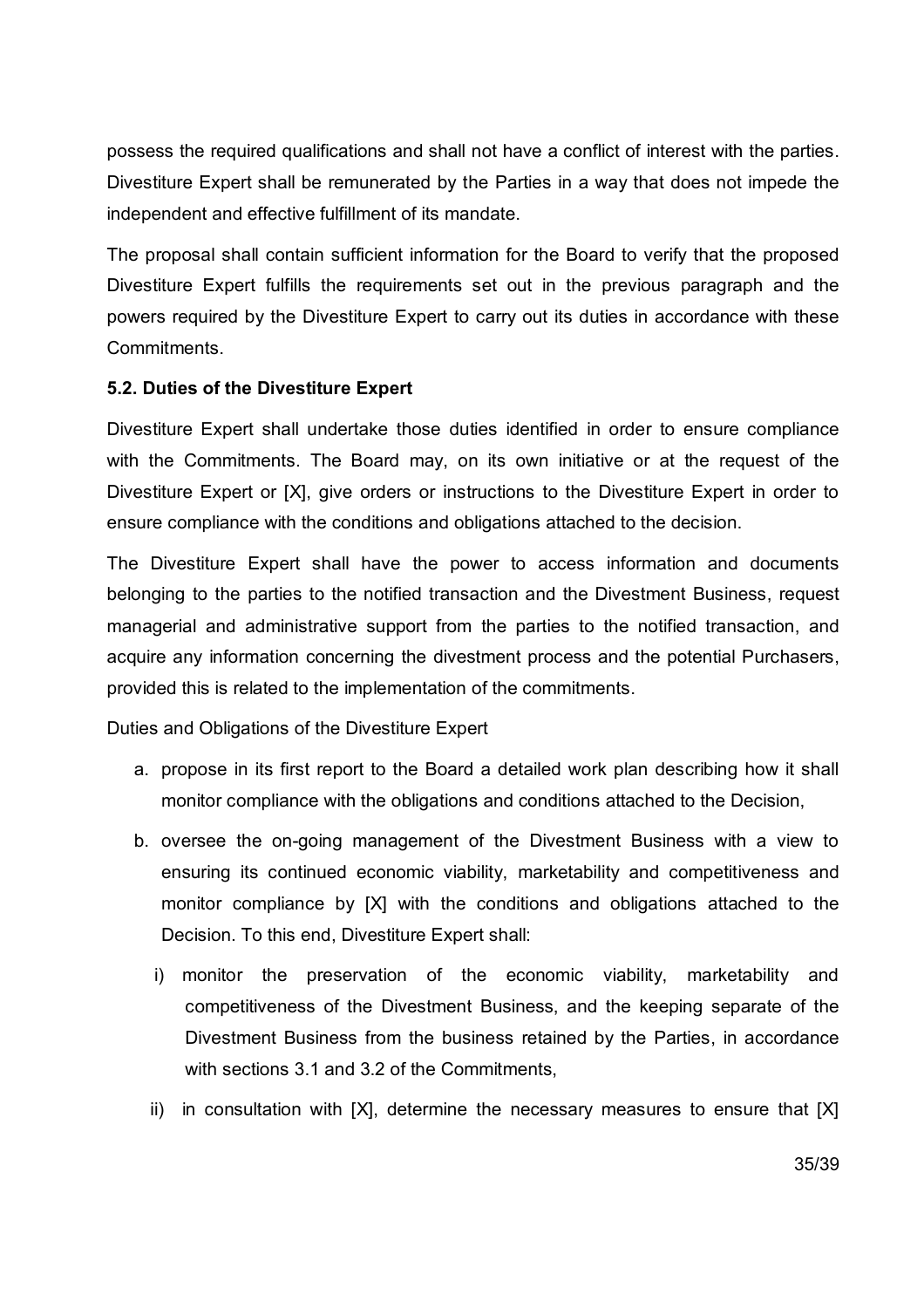does not, after the Effective Date, obtain any business secrets, know-how, commercial information, or any other information of a confidential or proprietary nature relating to the Divestment Business, and in particular it shall strive for the severing of the Divestment Business' connection to a central technology network to the extent possible, without compromising its viability, and decide whether such information may be disclosed to [X] as the disclosure is necessary for the divestiture of the Divestment Business or as it is required by law.

- iii) in case carving out is necessary, monitor the splitting of assets between the Divestment Business and [X] or Affiliated Undertakings, the allocation of Personnel between the carve-out business and those businesses retained by the parties to the notified transaction and the procurement of those elements the Divestment Business needs to reacquire,
- c. assume the other functions assigned to the Divestiture Expert under the conditions and obligations attached to the Decision,
- d. propose to [X] such measures as it considers necessary to ensure [X]'s compliance with the conditions and obligations attached to the Decision, in particular the maintenance of the economic viability, marketability or competitiveness of the Divestment Business, the holding separate of the Divestment Business and the nondisclosure of competitively sensitive information,
- e. review the divestiture process, the potential Purchasers included in the process as well as the due diligence process to be conducted by these Purchasers on the Divestment Business in order to monitor [X]'s efforts to find an suitable Purchaser and to divest,
- f. submit to the Board a written report within 15 days after the end of every month and provide a non-confidential copy of the this report to [X] at the same time. The report shall cover the operation and management of the Divestment Business so that the Board can assess whether the business is managed in a manner consistent with the Commitments as well as the divestiture process together with potential Purchasers. The Divestiture Expert shall promptly report in writing to the Board, sending [X] a non-confidential copy at the same time, if it concludes on reasonable grounds that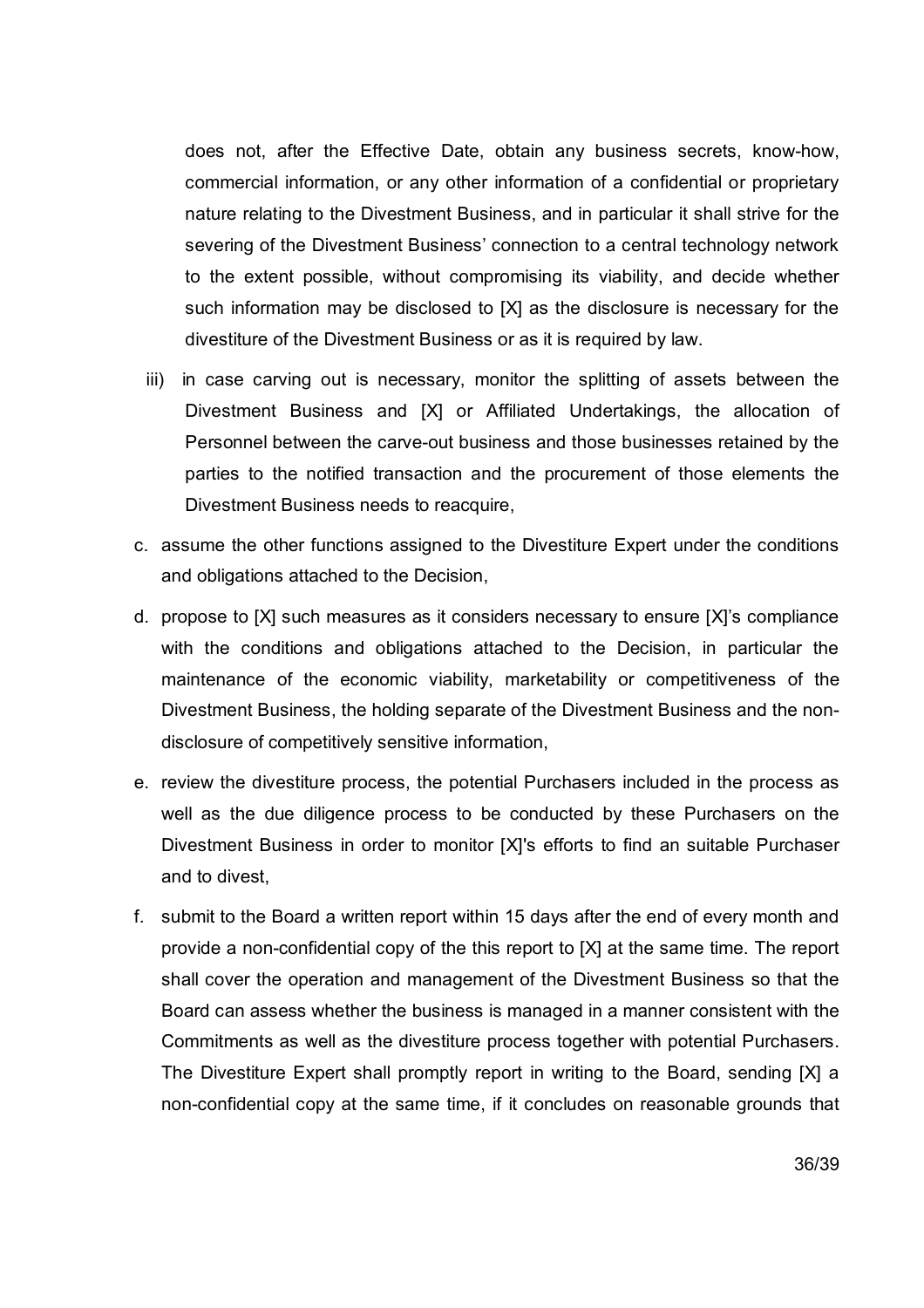[X] is failing to comply with these Commitments,

- g. in case [X] proposes a Purchaser, submit to the Authority its opinion on whether the proposed Purchaser fulfills the "Purchaser Requirements." It shall also monitor the legal and actual acquisition of the Divestment Business at the end of the divestment process and submit to the Board a notification letter confirming the Closing,
- h. In the Expert Divestiture Period, Divestiture Expert shall sell the Divestment Business to a Purchaser, without a minimum price, provided that the Board approves the Purchaser and the binding sales agreement. Divestiture Expert shall include in the sales agreement all provisions and conditions it deems appropriate for a swift sale during the Expert Divestiture Period as well as all provisions and conditions such as warranties and indemnities it deems necessary for the sale.

# **5.3. [X]'s Duties and Obligations to the Divestiture Expert**

[X] shall provide and shall ensure that its advisors provide the Divestiture Expert with all cooperation, assistance and information as the Divestiture Expert may require to perform its tasks. [X] shall ensure that the Divestiture Expert has full access to any of [X's] or the Divestment Business' books, records, documents, management or other personnel, facilities, sites and technical information necessary for fulfilling its duties under the Commitments and shall provide the Expert upon request with copies of any document.

[X] shall provide the Divestiture Expert with all administrative support that it may request on behalf of the management of the Divestment Business. This shall include all administrative support functions relating to the Divestment Business which are currently carried out at headquarters level. [X] shall provide the Divestiture Expert, on request, with the information submitted to potential Purchasers, in particular give the Divestiture Expert access to all information granted to potential Purchasers in the due diligence procedure and shall ensure that its advisors provide this information. [X] shall submit a list of potential Purchasers to the Divestiture Expert and ensure that the Divestiture Expert is informed of all developments in the divestiture process.

[X] shall grant or procure Affiliated Undertakings to grant comprehensive powers of attorney, duly executed, to the Divestiture Expert to effect all actions and transactions to achieve the sale and the Closing.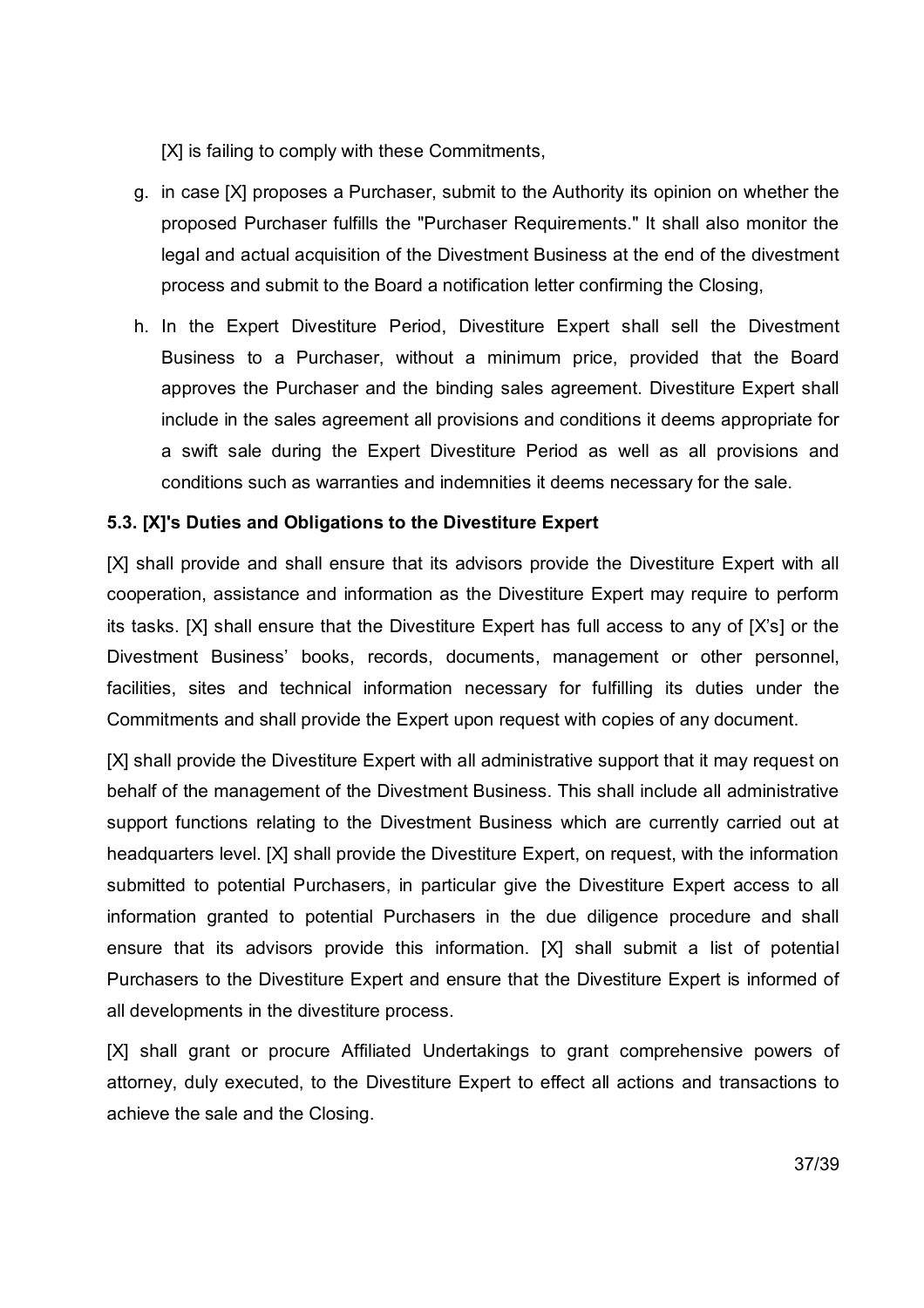[X] shall declare that the Divestiture Expert shall have no liability to [X] arising out of the performance of its duties under the Commitments, except to the extent that such liabilities result from gross negligence or bad faith.

# **5.4. Replacement, discharge and reappointment of the Divestiture Expert**

The Divestiture Expert may not be discharged or replaced without the approval of the Board,

In case the Divestiture Expert lays down its office with the approval of the Board, it shall be required to continue in its function until a new Expert takes office.

the Divestiture Expert shall cease to act as Expert after the Board has discharged it from its duties after all the Commitments with which the Expert has been entrusted have been implemented. However, the Board may at any time require the reappointment of the Divestiture Expert if it subsequently appears that the relevant remedies have not been fully and properly implemented.

……….

duly authorized for and on behalf of [Indicate the name of each of the Parties]

# **ATTACHMENT**

- 1. The Divestment Business as operated to date has the following legal and functional structure: [*Describe the legal and functional structure of the Divestment Business, including the organizational chart*].
- 2. Under section 2.2. of these Commitments, the Divestment Business includes, but is not limited to the following:
	- a. Main tangible assets: [*indicate the essential tangible assets, e.g. xyz factory/warehouse/pipelines located at abc/and the real estate/property on which the factory/warehouse is located; the R&D facilities*]
	- b. Main intangible assets: [*indicate the main intangible assets. This should in particular include (i) the brand names and (ii) other Intellectual Property Rights used in conducting the operations of the Divestment Business*.]